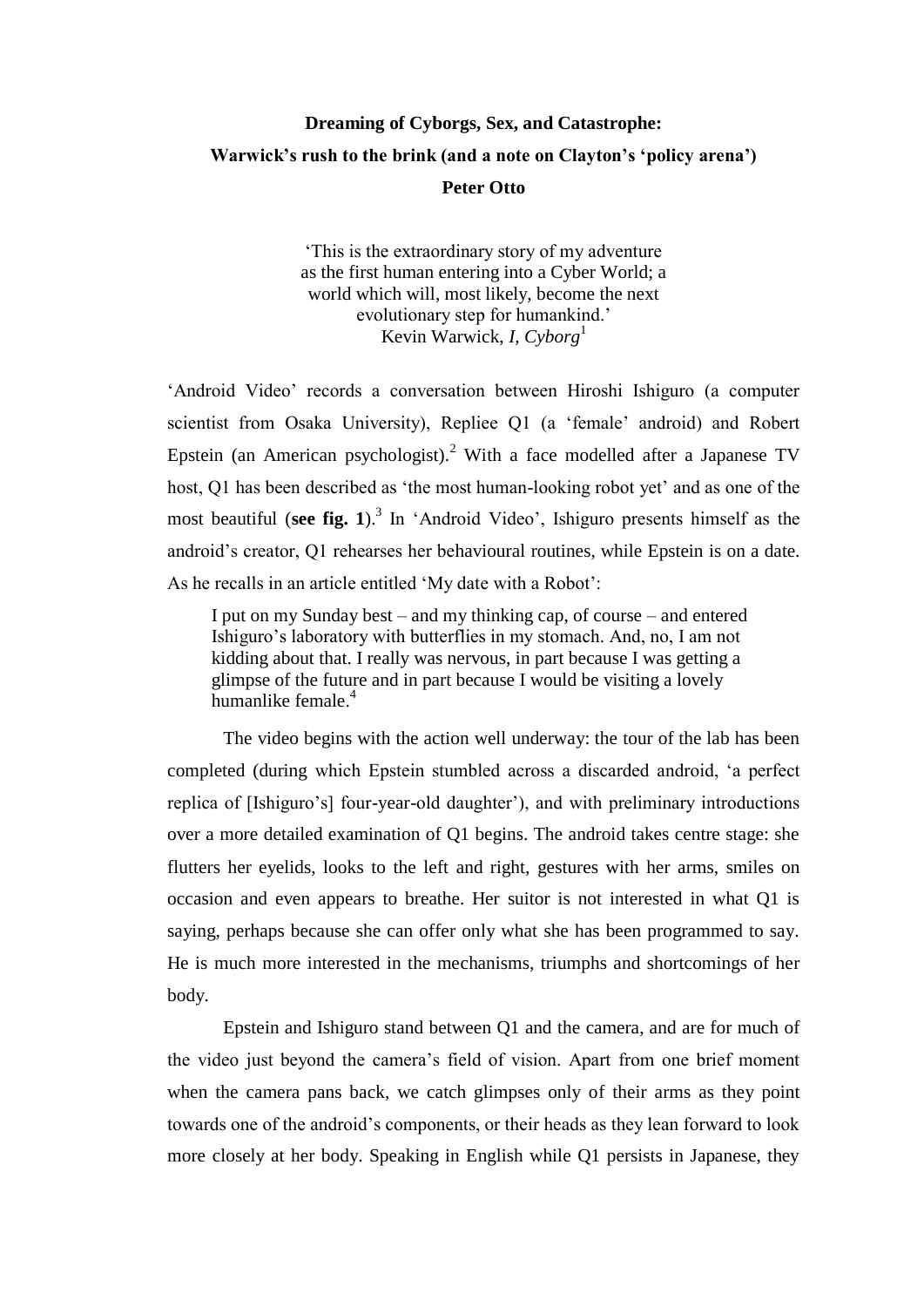discuss her eyes, lips and motorised movements; the wear and tear on key parts; and a new creation, Ishiguro"s robot-double, which he plans to seat at his desk at Osaka University so he need never again go to work.



As Epstein prepares to leave, he says to Ishiguro in a voice of quiet amazement (beginning with an echo of Frankenstein"s cry, when he discovers that his monstrous creation is alive): $5$ 

So maybe you'll see it ... but she'll be alive ... she'll be alive. ... But you see the problem is, what happens *after* the singularity ... and no-one seems to know that ... a lot of people think about this but they don"t

#### **Peter Otto, Dreaming of Cyborgs, Sex, and Catastrophe: Warwick's rush to the brink (and a note on Clayton's 'policy arena')**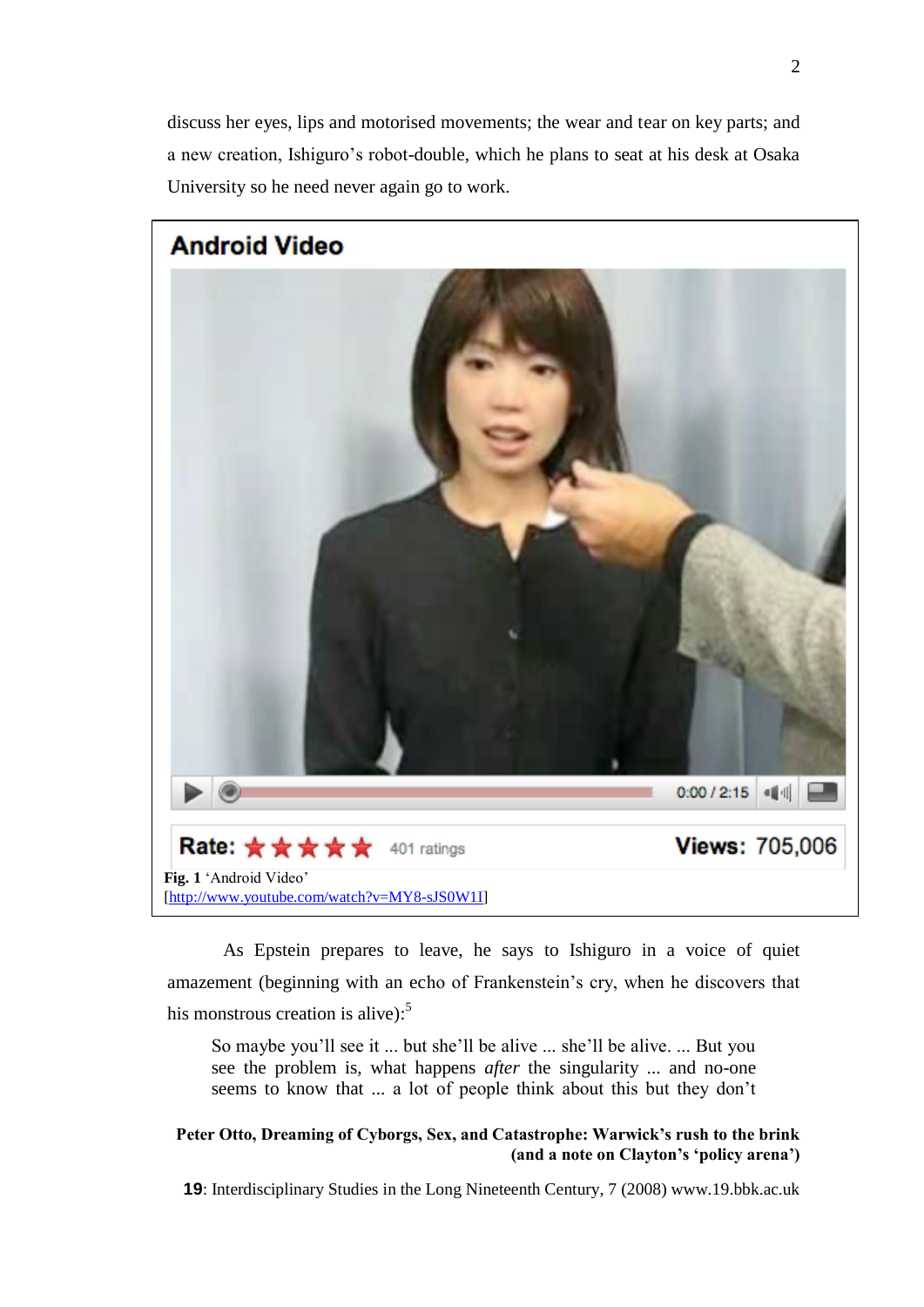know, because if we do reach the point of the singularity everything changes, everything changes, everything changes the next day ... everything ...

The word "singularity" here refers to three closely related ideas, popularised recently by Ray Kurzweil in *The Singularity is Near: When Humans Transcend Biology*   $(2005)$ .<sup>6</sup> First, in the very near future we will have the means to design 'superintelligent" machines. Second, once created these machines will quickly become many times more intelligent than their creators. And third, this development will bring humanity to a crossroads: either we become a subordinate species dominated by the machines or we must merge with them. As Kurzweil breathlessly explains, if we choose the latter course humanity will regain its rightful place at the centre of things: technological evolution, Kurzweil proclaims, will "continue until the entire universe is at our fingertips'.<sup>7</sup> Our short video has unexpectedly assumed an apocalyptic tone. What began as a straightforward flirtation with an android is now carrying a lot of baggage.

From the moment Epstein announces that he has to leave, a close-up of Q1"s face fills the screen. We first see a 45-degree shot of the left-hand side of her face, next a left profile, and then her face turned towards the camera. She now looks directly into the eyes of the viewer and then beyond us. As if proleptically rehearsing the assumption of the biological by the machinic body, during this closing section of the video we can hear Epstein but not see his (or Ishiguro"s) body. Q1 smiles knowingly; her eyelids slowly open and close a number of times; she looks to the left and right, and leans slightly forward.

If she were alive and conscious would she welcome Epstein"s disregard for her present and love for her future (more accomplished) self? In this strange reworking of the Pygmalion myth Q1"s body is shaped, brought to life and instructed by the computer scientist (a modern incarnation of the artist); however it is the suitor rather than her creator who falls in love with her, and he wants an unusual kind of sex. When two people marry they symbolically become "one", and sexual intercourse is sometimes described as an experience in which two become one, but this suitor hopes one day permanently to inhabit his lover"s body, to

#### **Peter Otto, Dreaming of Cyborgs, Sex, and Catastrophe: Warwick's rush to the brink (and a note on Clayton's 'policy arena')**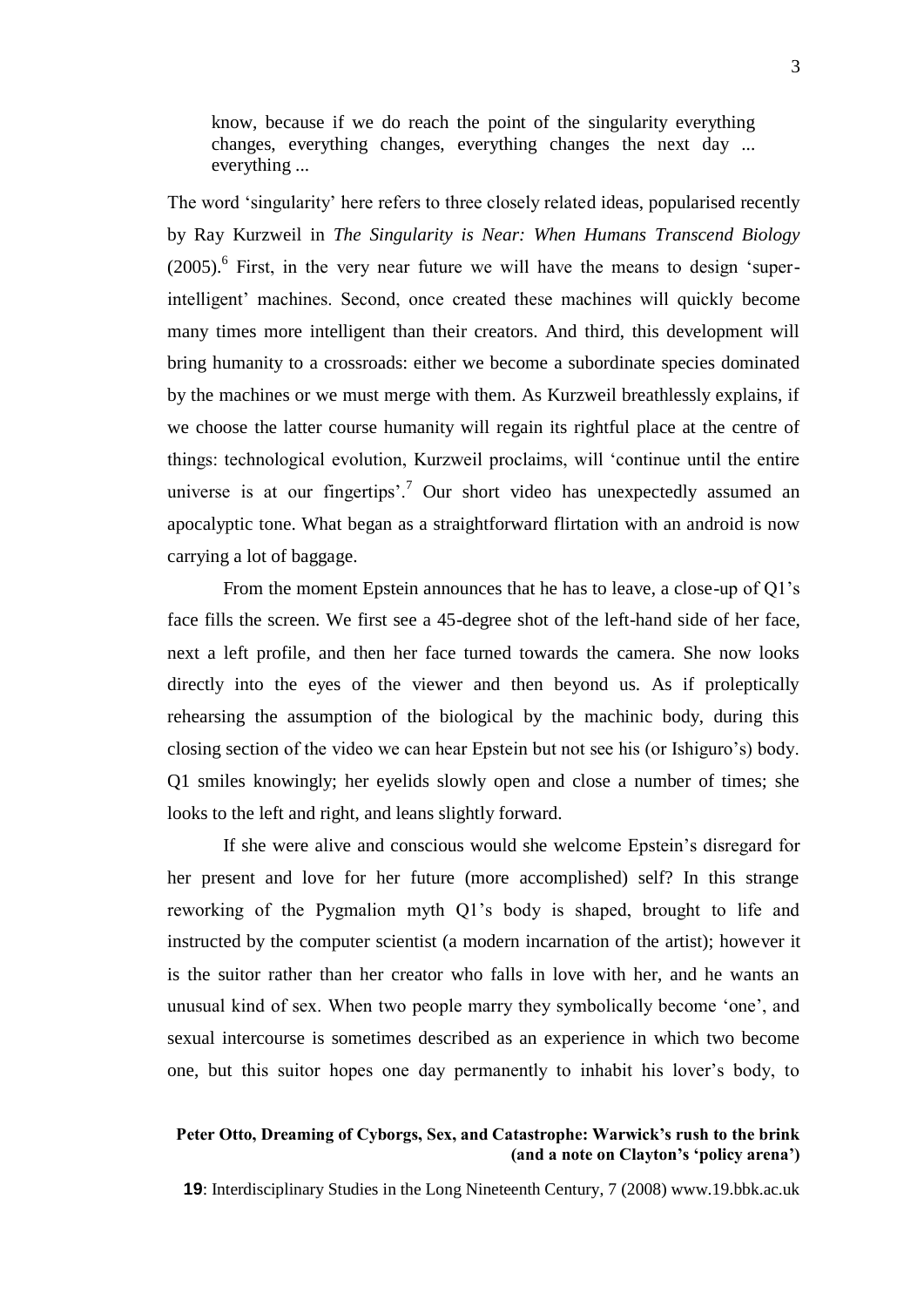become a homunculus within an infinite machine. Love is here driven by the suitor's hope that he can 'augment [his] own intelligence through intimate connection' with machines $8<sup>8</sup>$ 

Kurzweil is confident that the singularity is near, no more than 20 or 30 years away, but where does the pre-history of this evolutionary leap begin? When the sacred books of the Cyborgs are written, their authors will no doubt nominate Charles Babbage"s invention in 1834 of the "Analytical Engine", an automatic calculating machine that is arguably the world"s first computer, as marking the genesis of their world.<sup>9</sup> The role of John the Baptist crying in the wilderness might be played by Ray Kurzweil or Hans Moravec, as both predicted in 1989 that, in the twenty-first century, human intelligence would be surpassed by machines.<sup>10</sup> But who will be thought to have taken the first step from the human into a Cyber World?

If you are a devoted reader of *Wired* magazine the answer to this question should be obvious. The first tentative steps into a Cyber World were announced in the February 2000 edition of that magazine, just one month into the new century and the new millennium. In April of the previous year *Wired* was selling a different story. The stark black-and-white front cover carried the title "LIGHTS OUT: Learning to love Y2K" and one of the lead articles contemplated the possibility that in the first moments of the new millennium the world would grind to a halt.<sup>11</sup> "Powerless", by Jacques Leslie, begins by asking "What happens at 00:00:01 on January 1?" The answer, provided in the next sentence is: "Try deadly, black, and very very cold'.<sup>12</sup>

To the surprise of many, on 1 January 2000, "00:00:01" was followed by "00:00:02". The first edition of *Wired* to appear in the new millennium was therefore able to announce on its cover that 'THE FUTURE GETS FUN AGAIN'.<sup>13</sup> Now at last its readers could turn their attention to "The Exploding Science of Superlongevity' and 'Android Playmates!' With this fanfare, Warwick appears on the front cover of the next edition as poster-boy, prophet, case-study, first child, and valiant explorer of the New World (see fig. 2).<sup>14</sup>

#### **Peter Otto, Dreaming of Cyborgs, Sex, and Catastrophe: Warwick's rush to the brink (and a note on Clayton's 'policy arena')**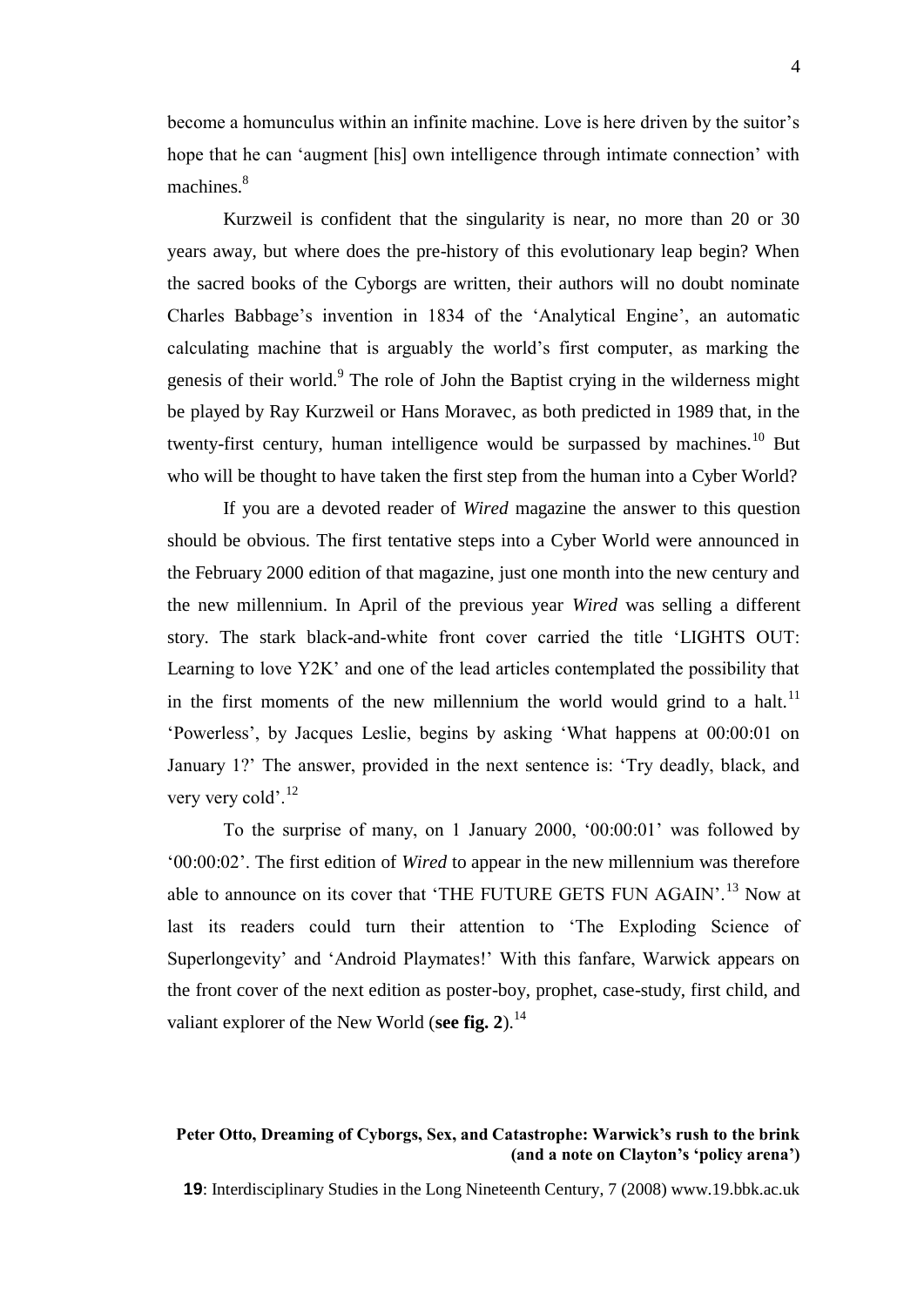

Warwick looks out at the reader from the centre of the page. Superimposed on his bare left-arm is an x-ray photograph revealing what would otherwise have been invisible, namely a small Radio Frequency Identification Device (RFID) implanted beneath the surface of his flesh. As the parallel between the blue of Warwick"s shirt and the magazine"s banner title suggests, he is now *wired*. The light shining from the right-hand side of the page, at an angle that illuminates only one side of Warwick"s face and body, leaving the other side in darkness, makes much the same point. The former, echoing the "white" of the x-ray, evokes the radiance of the machinic body; the latter suggests the chthonic drives of the biological body. Confronted with this apparition, readers could be excused for feeling, like Keats"s speaker,

like some watcher of the skies

# **Peter Otto, Dreaming of Cyborgs, Sex, and Catastrophe: Warwick's rush to the brink (and a note on Clayton's 'policy arena')**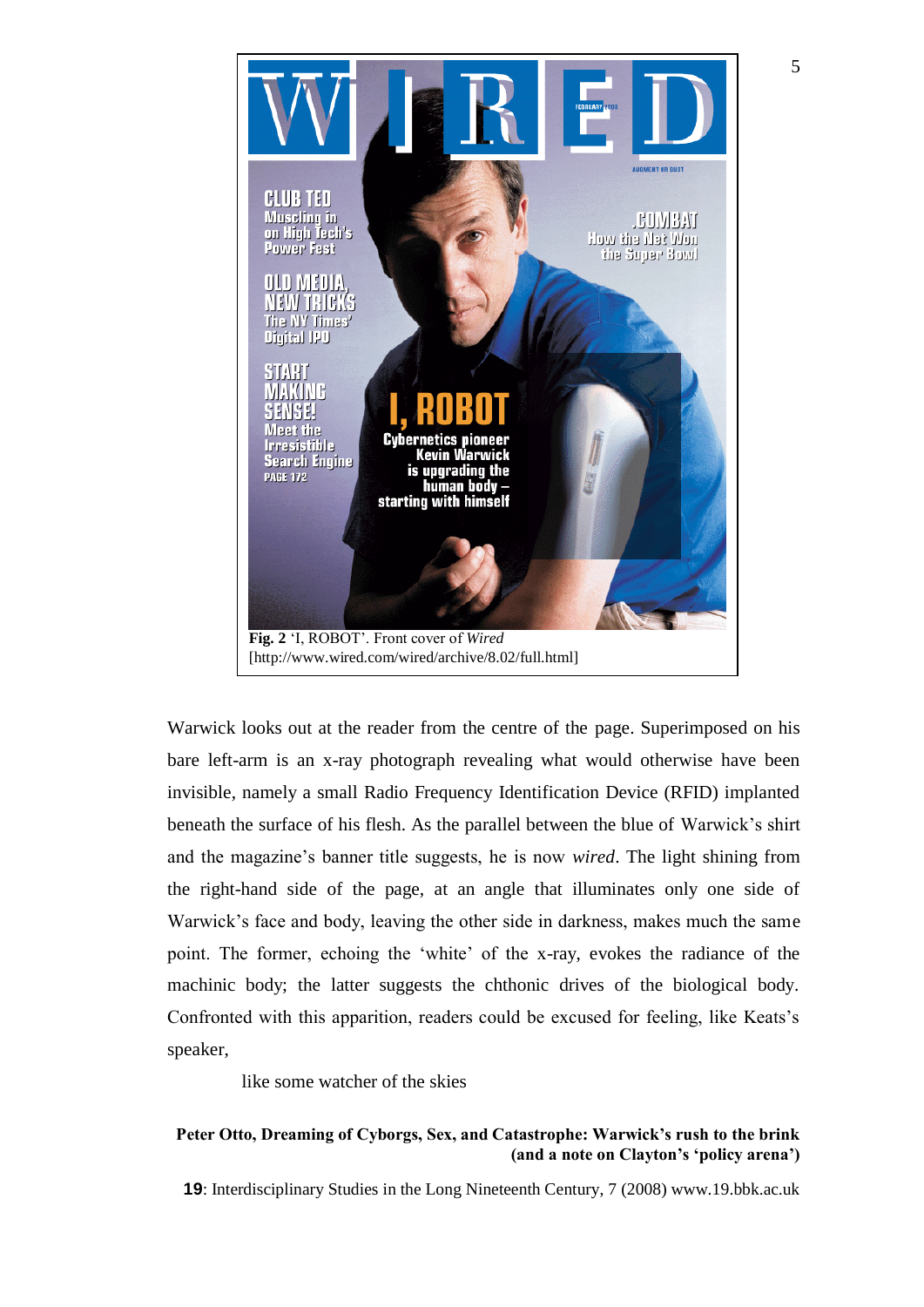When a new planet swims into his ken; Or like stout Cortez when with eagle eyes He star"d at the Pacific – and all his men Looked at each other with a wild surmise – Silent, upon a peak in Darien.<sup>15</sup>

Warwick"s plans to enter the Cyber World are described in the lead article, entitled "Cyborg 1.0: Kevin Warwick outlines his plan to become one with his computer'.<sup>16</sup> As the front cover proclaims, the first step had already been taken. The RFID inserted in his left arm "communicated via radio waves with a network of antennas", installed throughout the Department of Cybernetics at Reading University, "that in turn transmitted the signals to a computer programmed to respond to [Warwick's] actions'. It was fun:

At the main entrance, a voice box operated by the computer said "Hello" when I entered; the computer detected my progress through the building, opening the door to my lab for me as I approached it and switching on the lights. For the nine days the implant was in place, I performed seemingly magic acts simply by walking in a particular direction.<sup>17</sup>

According to Warwick, this experiment was designed to determine "whether information could be transmitted to and from an implant'. Its success opened the door to more ambitious ones: first "a follow-up experiment with a new implant that will send signals back and forth between my nervous system and a computer". Next "the placement of a similar implant in my wife, Irena", that will allow "movement and emotion signals from one person" to be sent directly "to the other, possibly via the internet. [...] How far could we go in transmitting feelings and desires? I want to find out", he confesses. "What if the other person became sexually aroused? Could we record signals at the height of our arousal, then play these back and relive the experience?" Warwick is longing for something like the "flipflop switch" described by William Gibson in *Neuromancer* (1984), which allows you to "access live or recorded simstim [simulated stimulation] without having to jack out of the matrix'.<sup>18</sup>

Where Epstein flirted with Q1 under the watchful eye of her creator, Warwick here contemplates a *ménage à trois* – with himself, Irena, and the computer as the players – although perhaps wisely on this occasion he leaves the machinic element in the background. Irena is willing to take part in this experiment

#### **Peter Otto, Dreaming of Cyborgs, Sex, and Catastrophe: Warwick's rush to the brink (and a note on Clayton's 'policy arena')**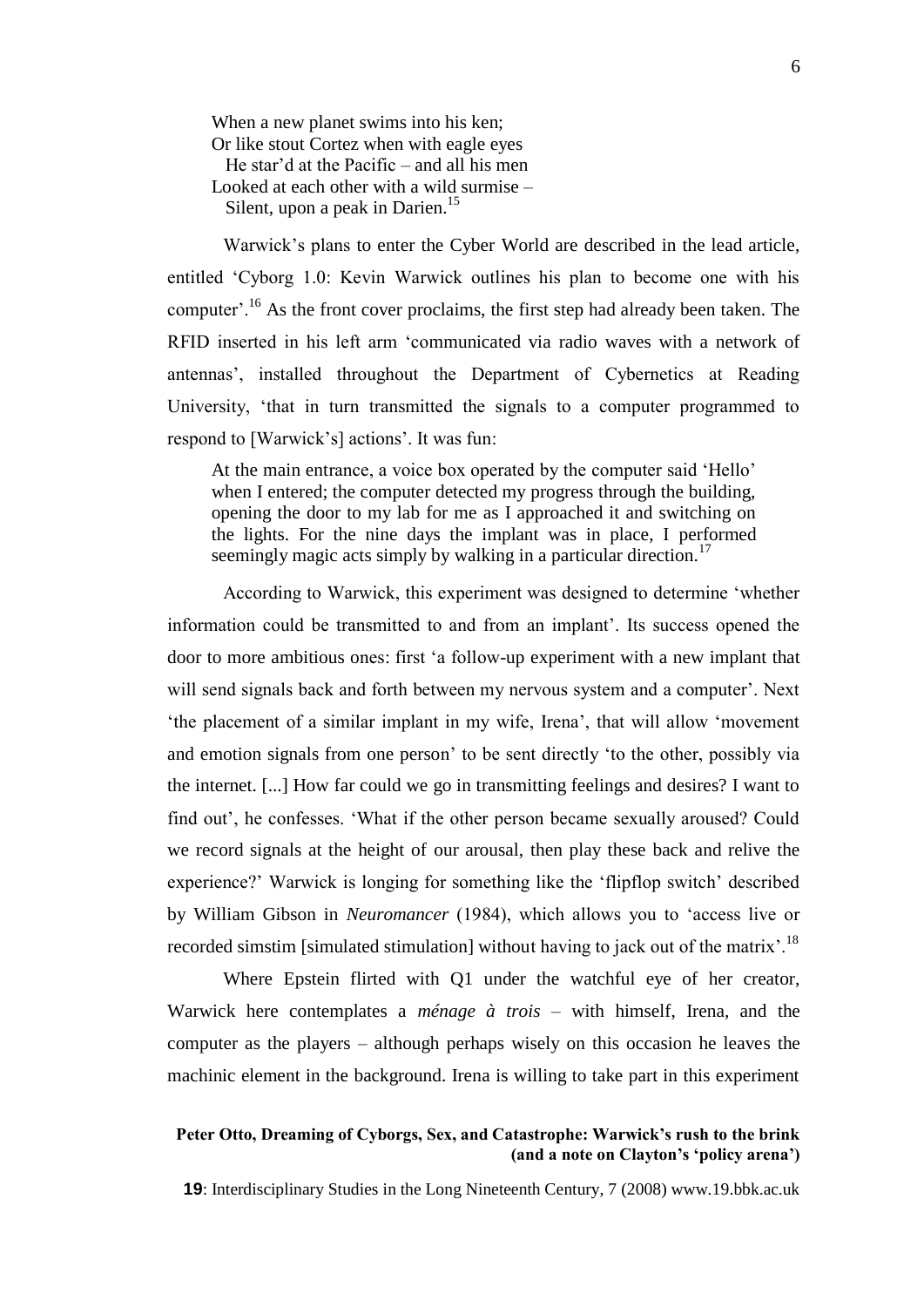because, as Warwick tells us, "if anyone is going to jack into my limbic system – to know definitively when I"m feeling happy, depressed, angry, or even sexually aroused – she wants it to be her". Yet Irena can jack into Kevin"s body only through the body of the machine, which will transmit (and to that extent mediate) their feelings and desires. How could Irena be certain that the impulses transmitted by the computer accurately convey Warwick"s feelings and desires or even that they originate from him? Kurzweil writes that after the singularity "we can be a different person both physically and emotionally. In fact, other people (such as your romantic partner) will be able to select a different body for you than you might select for yourself (and vice versa)<sup>' 19</sup> And as Gibson imagined in *Neuromancer*, the same technology would allow others to step into this already crowded scene, jacking in from another terminal. If this were to occur, Warwick"s *ménage à trois* would become a millenarian love-in.

In the years immediately following the publication of "Cyborg 1.0", Warwick implemented the plan it sets out, although with results that are a long way from the hype. Warwick received an RFID implant on 24 August 1998. "On 14 March 2002 [...] an MEA [Micro-Electrode Array] was surgically implanted into the median nerve fibres' of his left arm.<sup>20</sup> The implant included a radio transmitter/receiver that could *send* signals from Warwick's 'nervous system by radio to the computer' and *receive* 'signals sent [...] from the computer and' then 'feed' them into his 'nervous system' via his arm. $^{21}$  The signals sent to the computer were used to control 'a robot, an articulated hand and the local environment'.<sup>22</sup> The ability to receive signals potentially opened Warwick"s nervous system to stimulation by any "perceptual device" (human or non-human) attached to the computer. In the experiment described in *I, Cyborg*, the perceptual device was an ultra sonic sensor, "much like the ones currently fitted to the rear bumper bars of cars', which were placed on either side of a baseball cap. "As the sensors approached an object they sent a buzzing signal into [Warwick"s] nerve, sending the signal from the left side sonar to one set of pins, and right side sonar to a second set'.<sup>23</sup> With this rudimentary input he was able, after six weeks practice, to navigate around the lab. As the information

#### **Peter Otto, Dreaming of Cyborgs, Sex, and Catastrophe: Warwick's rush to the brink (and a note on Clayton's 'policy arena')**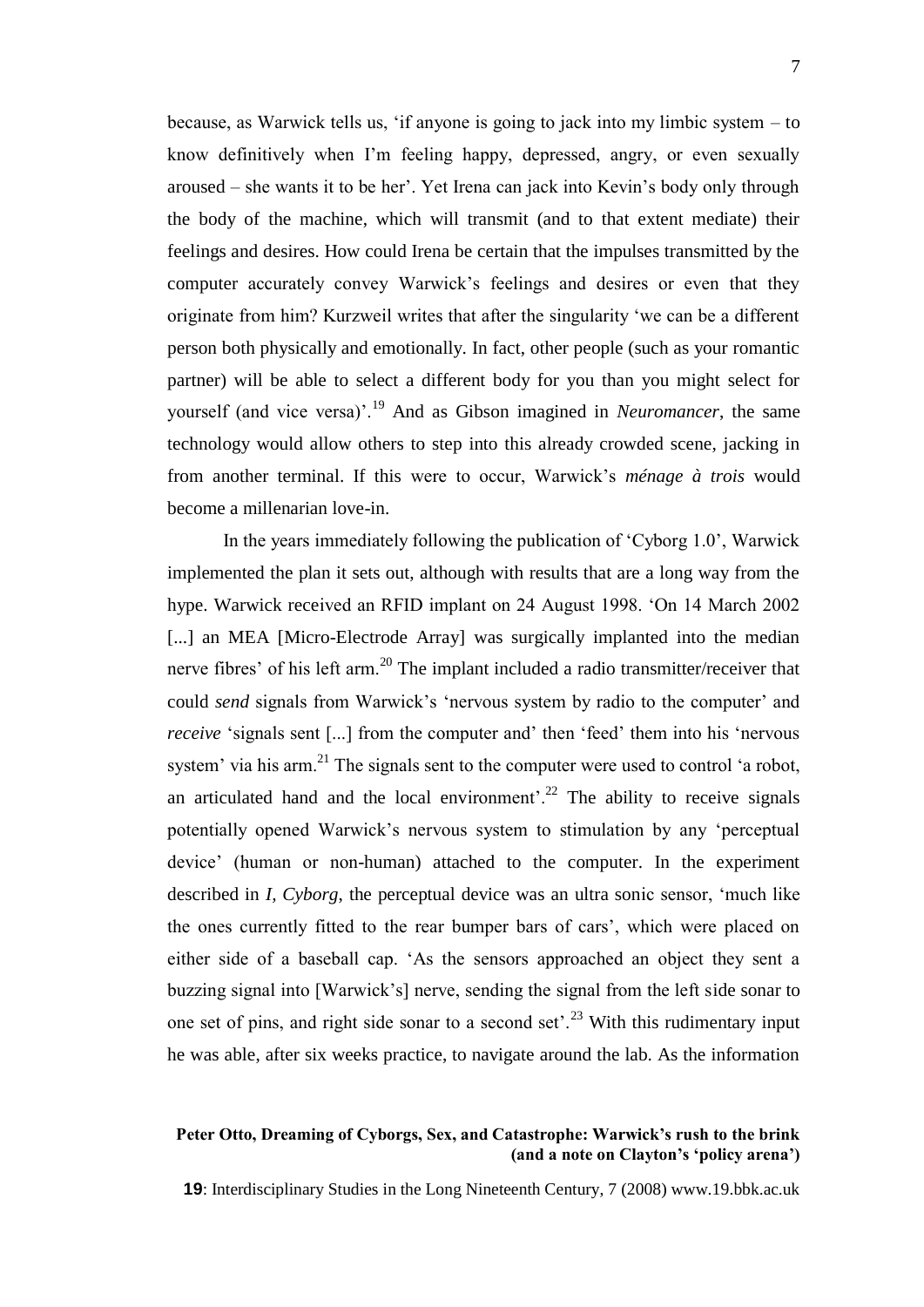that guided him had not been delivered by any of Warwick"s five human senses, it could be said that for the duration of the experiment he had gained a sixth sense.

The most ambitious experiment, the climax of the sequence I have been describing, occurred on 10 June 2002, after Irena had an array implanted in her arm. "I am he as you are he as you are me and we are all together" is the first line of *I Am the Walrus*, a song by the Beatles. Although it initially seems promising, this isn"t quite the theme song for what went on at Reading. The actual connection between Kevin, Irena and the PCs to which they were attached (you, me and the computer, rather than you, me and the Walrus) was much more mundane. It involved an exchange of signals (a kind of rudimentary Morse code) rather than an interpenetration of identities. Warwick"s connection with Irena was separated by several minutes from her connection with him. And for both participants the achievement of this "link" was indicated by a single word, "yes". For Warwick at least, the imagined experience was orgasmic:

I waited. It seemed to take an age. But then I felt it, a shot of current, a charge, running down the inside of my left index finger. A beautiful, sweet, deliciously sexy charge. I felt like I had never felt before. I jumped with surprise more than anything else and shouted, "Yes!" After a few seconds it went again, another charge, just as sweet, just as clear. I shouted out again. Then again and once more. Each time I felt a pulse I shouted, "Yes!" Even though I couldn"t be sure whether Irena was moving her hand or not, I shouted to her to slow down, the pulses were coming thick and fast and I guessed she was having fun.<sup>24</sup>

Yet as Warwick admits in *I, Cyborg* during this experience Irena was in pain.<sup>25</sup>

I don"t mean to trivialise Warwick"s research which, amongst other things, makes a contribution to the development of brain/computer interfaces that may one day help stroke victims engage with the world, give people without limbs a measure of control over their environment (by using neural signals), and perhaps even give sight back to blind people. It is nevertheless important not to ignore the mismatch between the rather mundane results of his experiments and the utopian dreams they appear to support. The most prominent of these dreams concerns human *enhancement*, which is the subject of a paper entitled "Upgrading Humans via Implants – Why Not?" published in this edition of *19*.

#### **Peter Otto, Dreaming of Cyborgs, Sex, and Catastrophe: Warwick's rush to the brink (and a note on Clayton's 'policy arena')**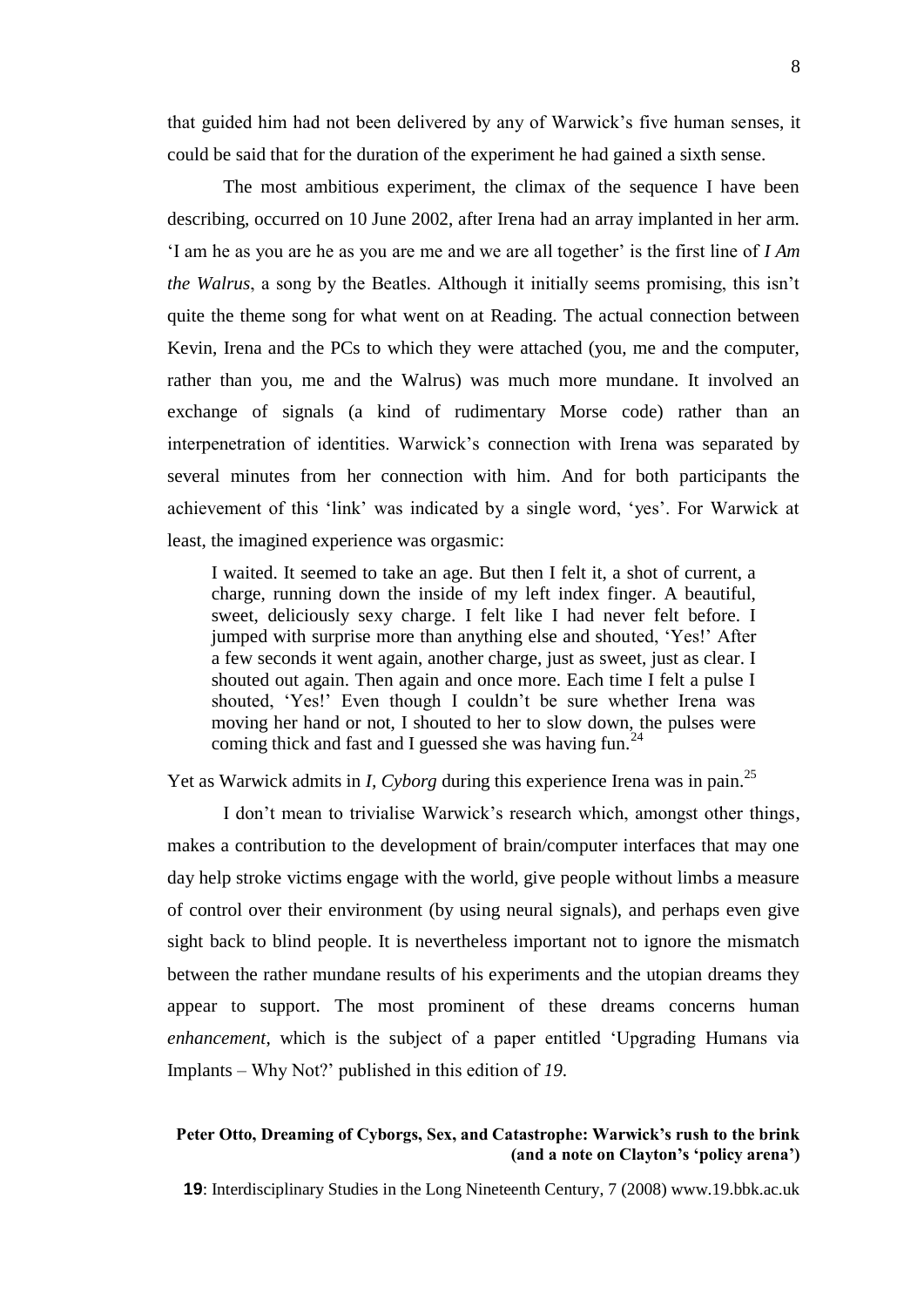"Upgrading Humans" presents a series of four "examples" arranged to compose a narrative that takes the reader to the brink of a Cyber World. The narrative unfolds in three stages: it is possible to use implants to influence the world around us (example 1); machines are potentially capable of independent action and can already exert an influence on us (examples 2 and 3); the cyborgs are coming (example 4). The four examples, the state-of-affairs concerning human enhancement they report, and the narrative that links them are used by Warwick to generate a host of questions, culminating in the following triumvirate:

If many humans upgrade and become part machine (cyborgs) themselves, what would be wrong with that? If humans are left behind as some kind of subspecies, what is the problem? If you could be enhanced, would you have a problem witnessing the funeral of humankind?<sup>26</sup>

But let's turn back from the conclusion of Warwick's article in order to see how he brings us to that point. I can be brief because part of Warwick's essay traverses some of the ground we have already covered.

"Example Number 1" reports again the implantation of an RFID in Warwick"s upper left arm, giving him the power to exert almost magical influence on his immediate environment. He notes in passing that "implants are [often] located in a roughly similar place [...] even though they do not have to be'. And he gives as an example, "the recent James Bond film *Casino Royale* (2006)", in which Bond also 'has an implant – in his left arm!'<sup>27</sup> But the same line of thought raises the question of why does an RFID need to be implanted anywhere in the body? Surely the same effects could be generated if it was simply held in the hand?

In Warwick"s second example "a neural culture", described as a "biological brain", is combined with a robot device. Input to this biological brain derives from the robot"s ultrasonic sensors; output from the brain is used to steer the robot past obstacles:

What this means is that the brain of the robot will shortly be a biological brain, not a computer. All the brain will know is what it perceives from the robot body, and its only action will be to drive the robot body around. The biological brain will, to all intents and purposes, be the brain of the robot. $28$ 

#### **Peter Otto, Dreaming of Cyborgs, Sex, and Catastrophe: Warwick's rush to the brink (and a note on Clayton's 'policy arena')**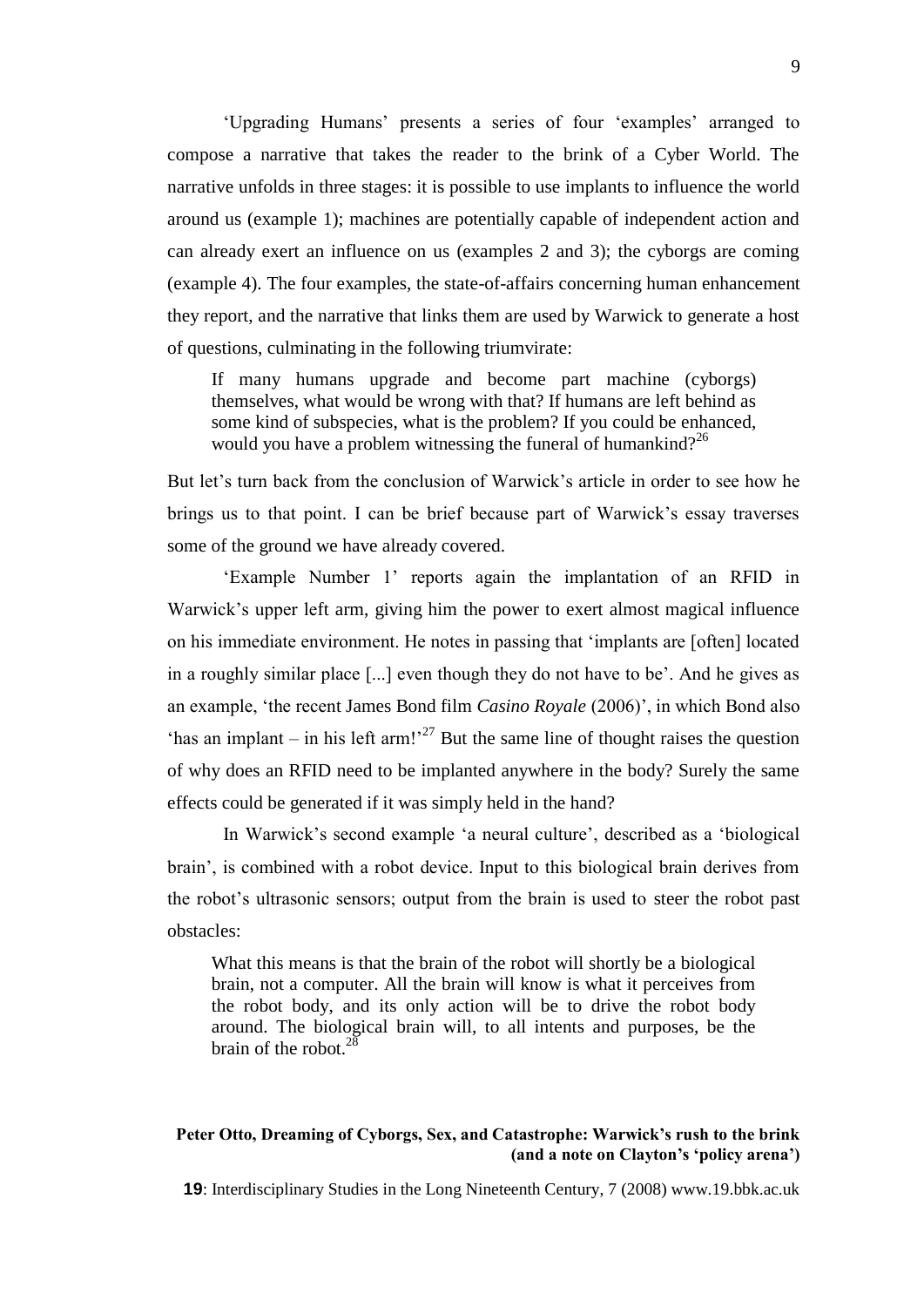This example echoes the previous one: in both cases a biological device (human being/neural culture) uses a machine (implant/robot) to mediate its relations with a circumscribed portion of the external world.

It seems a long jump from here to the third example, but the distance is traversed thanks to the intimacy between biological and non-biological devices, demonstrated by the first and second examples (human/implant; biologicalbrain/robot). With this homology established, one can then ask: if a biological brain can control a machine, is it possible for a machine to control a brain? In his third example, Warwick answers in the affirmative by turning to "intelligent deep-brain stimulators', currently used for the treatment of Parkinson's disease, epilepsy and Tourette's syndrome.<sup>29</sup> In treating the first of these diseases, for example, an "artificial brain" is used to monitor the biological brain, in order to detect signals that presage an unwanted shaking of the body. When these signals appear, it delivers an electrical charge to the brain which, by overriding the brain"s own signals, ensures that the aberrant behaviour does not occur. In Warwick"s short summary: "It is the job of the artificial brain to out-think the human brain and to stop it doing what it normally wants to do.<sup>30</sup>

Is this really an artificial brain and is it "thinking"? Or is it more closely akin to a sophisticated prophylactic device? Rather than allowing himself to be detained by such questions, Warwick rushes on to "Example Number 4", which repeats in abbreviated form an event described in *I, Cyborg*, namely the surgical implantation of a Micro-Electrode Array (MEA) "into the median nerve fibres" of his left arm. Such devices, we are told, open the possibility of radically "enhancing an individual's abilities':

Extra-sensory input is one possibility, but there are many more as well, such as improving memory, thinking in many dimensions, and communication by thought alone. These are just some of the potential, yet realistic, benefits. To be clear: all these things appear to be possible for humans in general. $31$ 

As a first step towards these possibilities Warwick describes the use of signals, transmitted to the MEA by sensors placed on either side of a baseball cap placed on his head, to navigate around his laboratory. As noted earlier, this apparatus and the

#### **Peter Otto, Dreaming of Cyborgs, Sex, and Catastrophe: Warwick's rush to the brink (and a note on Clayton's 'policy arena')**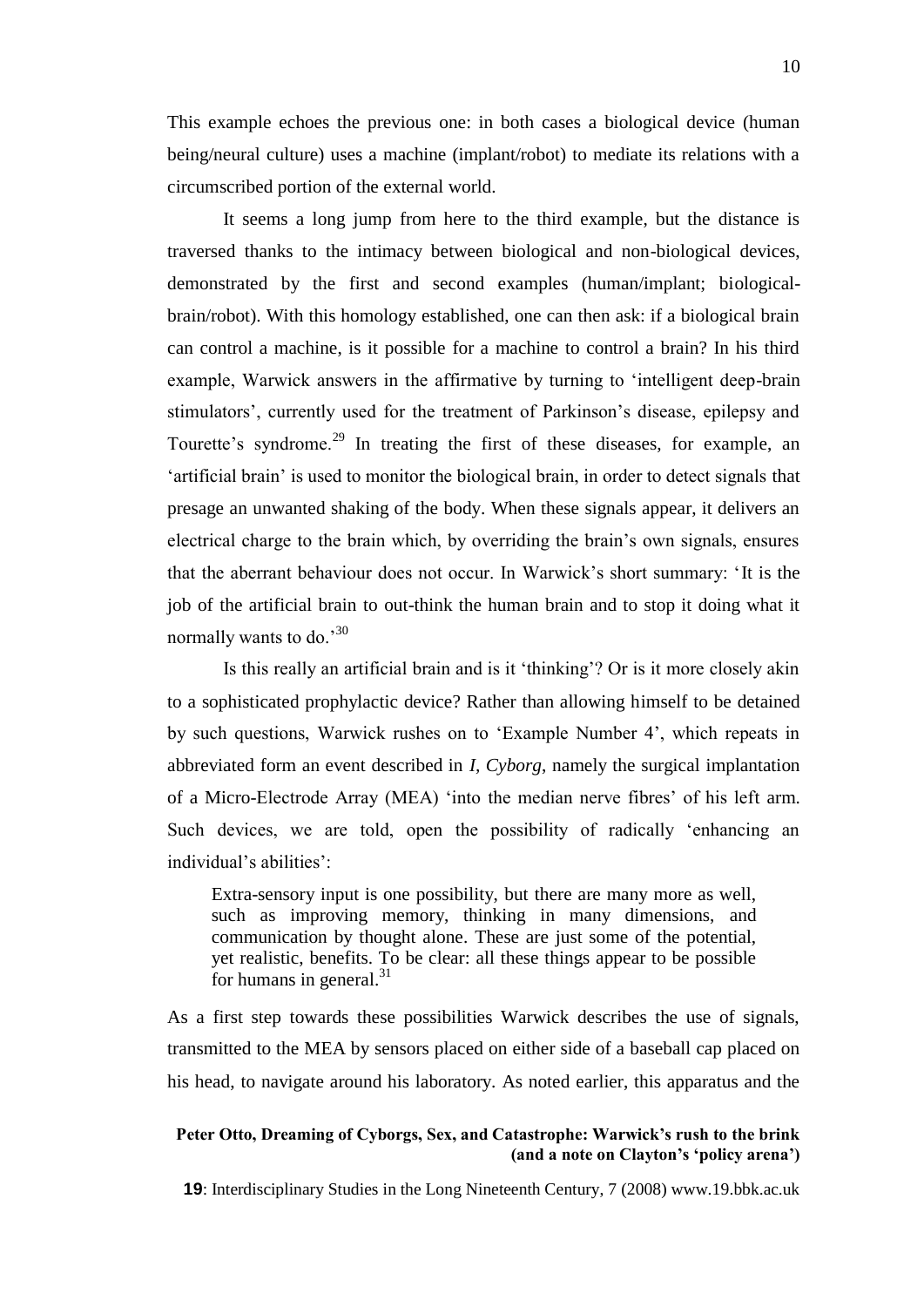ultrasonic sensors make '[e]xtra-sensory input' a (extremely rudimentary) reality; nevertheless it remains difficult to see how one might leap from this kind of input to an improved memory or "thinking in many dimensions". How does this, or even Warwick"s account in *I, Cyborg* of his Morse code encounter with Irena, presage "communication by thought alone"? His ecstasy, coupled with his lack of awareness of her pain, suggests just how heavily mediated this purportedly direct communication will always be.

The disjunction between Warwick"s rather mundane results and the dreams they support is not necessarily a terminal problem: no doubt all research is overtly or covertly, partly or wholly, driven by dreams. However, in this case Warwick"s dreams are used not only to interpret results but in part to generate them (in the Morse-code encounter with Irena, for example). They inflect the research questions, help condition the research environment, inform the research design, and in large part determine the measures of success and failure. Once againagain, perhaps the same could be detected, at least to some degree, in all scientific enquiry, but to an outsider what is most striking about Warwick"s research is the apparent lack of reflection on the drives and fantasies that inform it.<sup>32</sup> There is a feedback loop missing here, a lack that seems all the more surprising because of the ambition of Warwick"s research, its engagement with fundamental questions, and its elaboration as public spectacle. Listing the dreams (and attendant cultural assumptions) that inform Warwick"s research would be a lengthy task. In this context, I will therefore turn only to those conditioning Warwick"s desire to become a cyborg.

Warwick appears seriously to believe that, for the three months or so that he carried an MEA implanted in his left arm, he was the world"s first cyborg. And it is to this state that he wants to return. In the closing sentences of the penultimate chapter of *I, Cyborg*, written three days before the MEA was removed, he admits that "already I"m looking forward to that time. As someone once said, "I"ll be back"<sup>33</sup>. The allusion is, of course, to the Terminator, played by Arnold Schwarzenegger in the movies of the same name, but this filmic cyborg is itself a descendent of comic-book superheroes, such as Green Lantern, who in 1959, when Warwick was 5 years old, was about to re-emerge as Hal Jordan, during the Silver

#### **Peter Otto, Dreaming of Cyborgs, Sex, and Catastrophe: Warwick's rush to the brink (and a note on Clayton's 'policy arena')**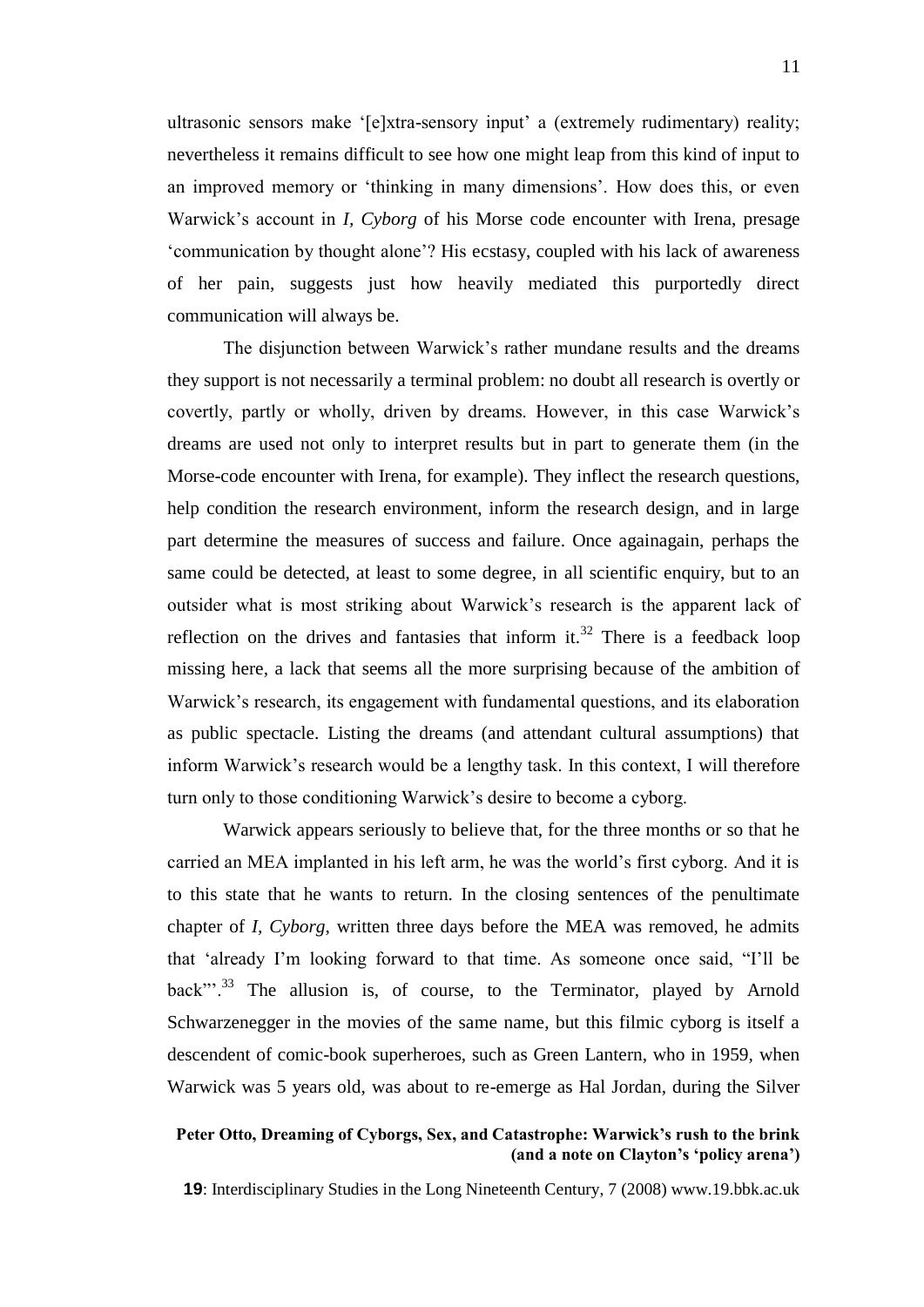Age of Comic Books (it is no doubt purely coincidental that Warwick"s facial features resemble those of Hal Jordan).

Like most of these comic book heroes, Warwick's cyborg is male, has superhuman powers at his disposal, exerts these powers on a world imagined as standing apart from him, and is engaged in a fight against the evil empire of the machines. The foundations of this empire have been laid; its edifice is even now being constructed; after we reach the singularity, machines will control the earth. $34$ Warwick appears to believe that this nightmare scenario can be averted only if we merge with the machines. And this belief in turn generates the oppositions that structure his thought: on the one hand, the cyborg; on the other hand, inhuman machines and unenhanced human beings. It is hardly surprising therefore that his dream that we will one day have the world at our fingertips always brings in its wake the nightmare that one day we will be destroyed.

But is Warwick really the first cyborg? It depends on whether or not one believes that to count as a cyborg one"s machinic parts must be brought inside rather than left outside one"s biological body. If outside is as good as inside, Warwick is late by many thousands of years. As Clark observes in *Natural-Born Cyborgs*, to see human minds as standing apart from technology is

to misconceive our own brains, which were designed by nature to be unusually open to profound reconfiguration by the specific and technologically evolving environments in which they grow and learn. It is also to ignore, or deliberately downplay, the crucial fact that any builtin neural adaptations are simply one contribution to the developmental unfolding of a complex distributed cognitive device. That complex device is the human mind, and it is a device whose problem-solving routines are defined over an unruly mass of biological and nonbiological circuits and pathways. $35$ 

As Clark goes on to argue:

The word 'cyborg' once conjured visions of wires and implants, but [...] the use of such penetrative technologies is inessential. [...] What matters most is our obsessive, endless weaving of biotechnological webs: the constant two-way traffic between biological wetware and tools, media, props, and technologies. The very best of these resources are not so much used as incorporated into the user herself. They fall into place as aspects of the thinking process. They have the power to transform our

#### **Peter Otto, Dreaming of Cyborgs, Sex, and Catastrophe: Warwick's rush to the brink (and a note on Clayton's 'policy arena')**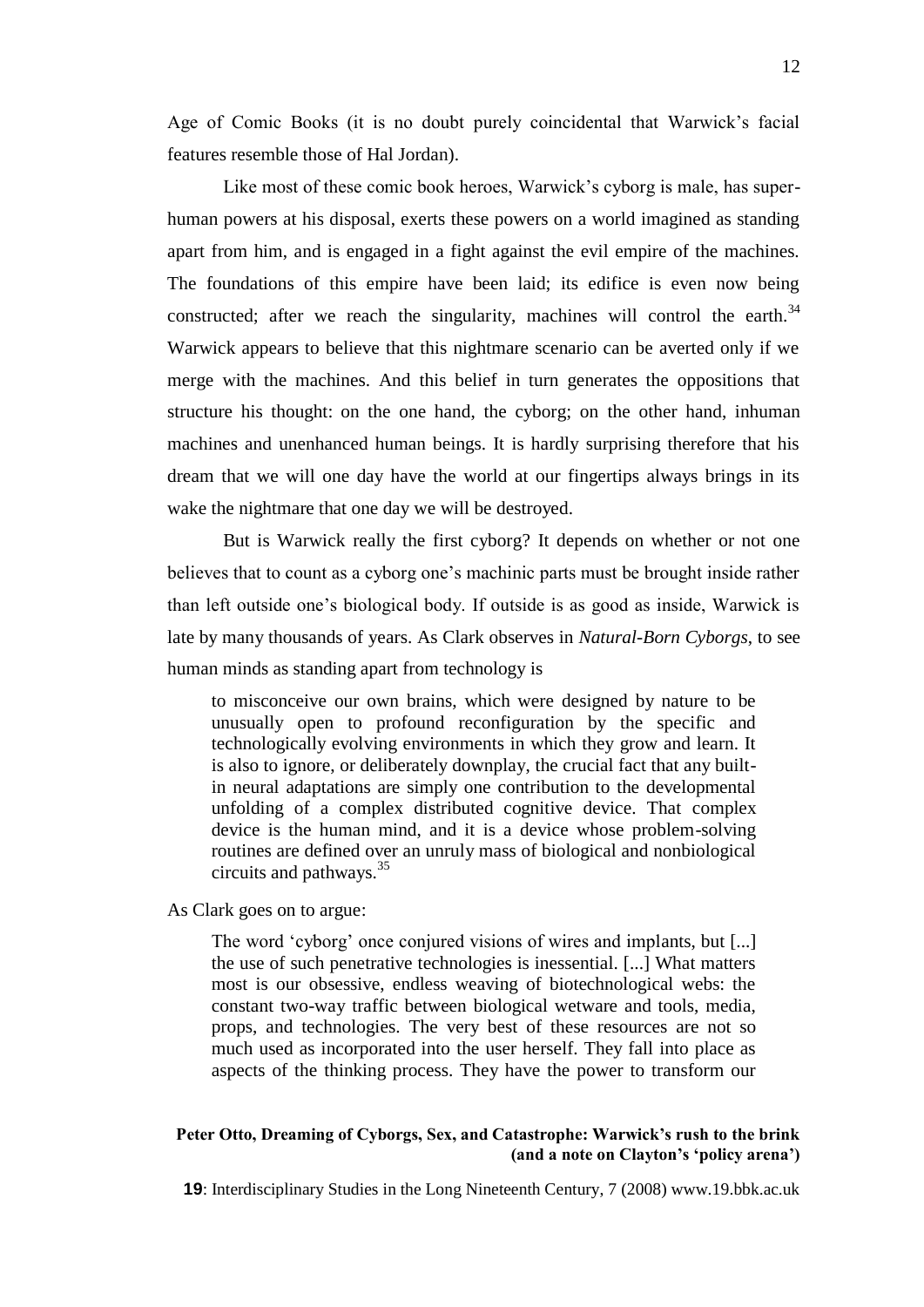sense of self, of location, of embodiment, and of our own mental capacities. They impact who, what and where we are.<sup>36</sup>

Seen in this light, the oppositions and discriminations that structure Warwick"s argument, drawn ultimately from Descartes' *Discourse on Method* (1637),<sup>37</sup> should be replaced by ones drawn from the study of complex ecologies (or self-reflexive systems) that include biological and non-biological components.<sup>38</sup> As one makes this shift, the apparent object of Warwick"s experiments changes. For example, the first of the cases discussed in "Upgrading Humans via Implants" now provides an example of a simple, self-enclosed system that – because its non-biological elements (implant, computer) operates within carefully defined limits and the system as a whole operates within a carefully circumscribed environment – fosters the illusion that its human component has been enhanced.

In Warwick"s second example we are introduced to a still more rudimentary system. While the robot remains within the experiment's carefully defined environment, it fosters the illusion that it has an embryonic "brain" capable of 'sensing' the environment and so learning from its activities. And Warwick's third and fourth examples provide particular but nevertheless striking examples of the body"s ability to reconfigure itself in response to new non-biological elements in its environment. Indeed it is this remarkable openness to 'profound reconfiguration', possible in a "complex distributed cognitive device", that opens the possibility of restoring sight to blind people, moving a prosthetic limb by neural impulses, or enabling a paralysed patient 'to move a cursor on a computer screen'.<sup>39</sup>

When one turns to the broader 'systems' that enable while also shaping Warwick"s experiment, the "ecology" becomes much more complex. In "Upgrading Humans via Implants' Warwick's references to 'commercial potential', 'military and medical issues', the Cybernetics Department at Reading University, and so on, suggest some of the most important of these systems. *I, Cyborg* and "Cyborg 1.0" foreground another system – the mass media – which plays an unusually prominent role in the conception and day-to-day unfolding of Warwick's experiments.

In this context the front cover of *Wired* for February 2000, notwithstanding my earlier remarks, provides a vivid portrait of Warwick as an element within the

#### **Peter Otto, Dreaming of Cyborgs, Sex, and Catastrophe: Warwick's rush to the brink (and a note on Clayton's 'policy arena')**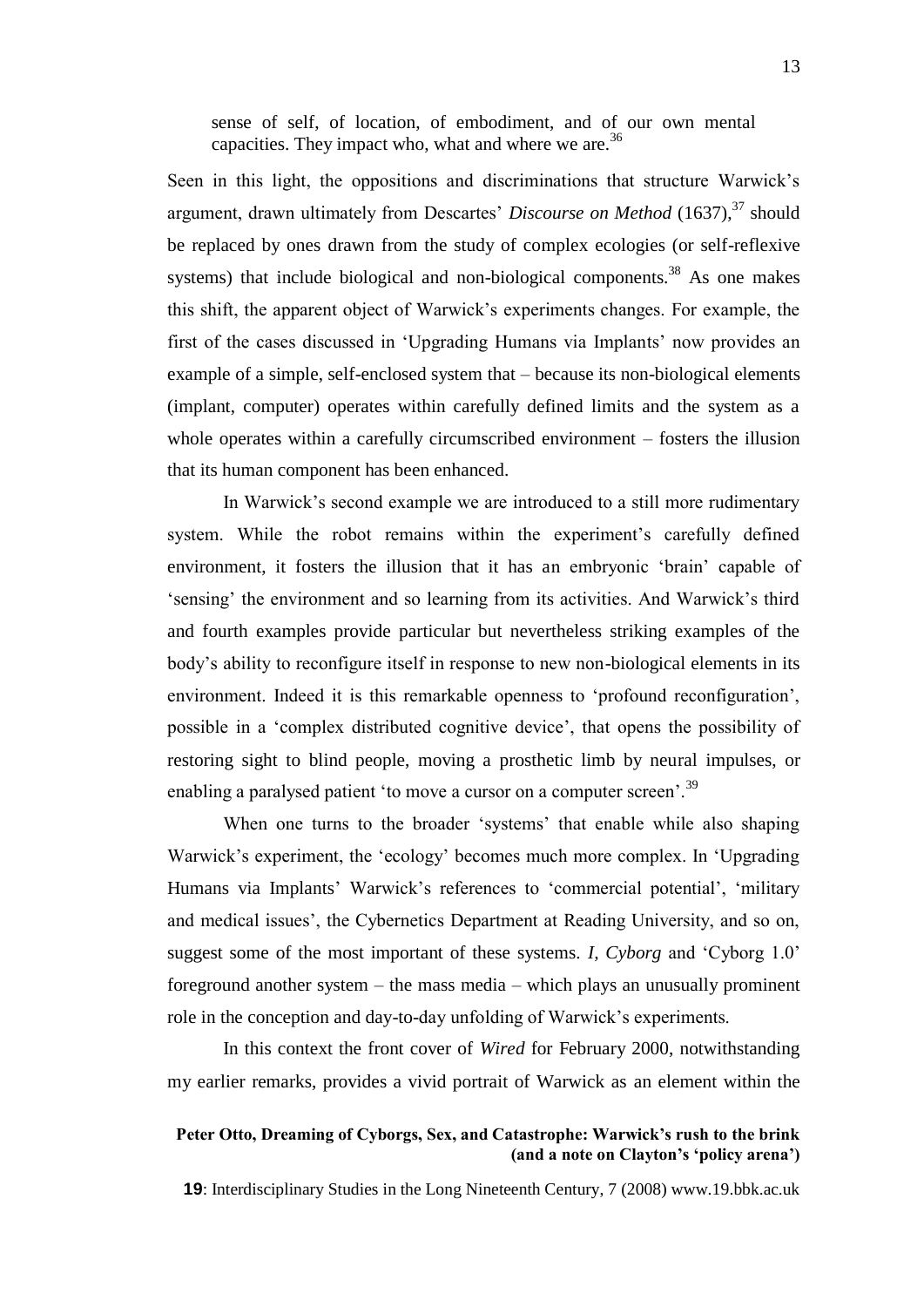machine of the popular media. Arguably this machine (with its biological and nonbiological components) is itself a cyborg and, articulated by its global body, Warwick magically produces effects much more dramatic than his Morse-code interaction with Irena, but also much less predictable. To cite only an obvious example, in *I, Cyborg* Warwick relates a story he was told by Elena Kokurina, scientific correspondent for the Russian newspaper *Obschaya Gazeta*. "[S]he had been at a party in Moscow, talking to a doctor from a mental hospital in the centre of the city", when she mentioned Warwick"s implant and "the two-inch scar" it had left in his arm. The doctor at first doubted whether this was true, but when Kokurina confirmed that on 14 March 2002 Warwick had received an implant:

the doctor replied that she had just solved a complex mystery that had been baffling him and his colleagues. He had not been aware that my operation had taken place, yet since the middle of March he had been faced with eleven cases in which he had been confronted by a patient with a two-inch scar, just below the wrist, claiming that they had received an implant which was doing all sorts of strange things to the  $body<sup>40</sup>$ 

As we have seen, for Warwick the implanted MEA provided a foretaste of the much-greater ability of future cyborgs to exert influence at a distance and to receive input from external sources. No doubt because they live in the centre of a still-authoritarian culture, a society that until recently was centrally planned, the doctor"s patients immediately recognise the vulnerability of Warwick"s cyborgs to external programming. Echoing aspects of the nightmare retailed by Warwick in *March of the Machines*, they therefore take his implant as a metaphor for their lack of control over their own lives, particularly within the circumscribed world of the mental hospital. Given that the symptoms reported to Kokurina suggest astute, although dystopian readings of Warwick"s experiments, his response to Kokurina"s story is surprisingly lacking in affect:

I had hoped, perhaps rather big-headedly, that our experiment might affect how people thought all around the world. But this wasn"t quite what I had expected. I did feel some warmth though in that we had had such an effect as far a field as Moscow.<sup>41</sup>

The most obvious of the 'systems' that enable/shape Warwick's research are related to gender. Do all male creators (or would-be creators) of cyborgs and

#### **Peter Otto, Dreaming of Cyborgs, Sex, and Catastrophe: Warwick's rush to the brink (and a note on Clayton's 'policy arena')**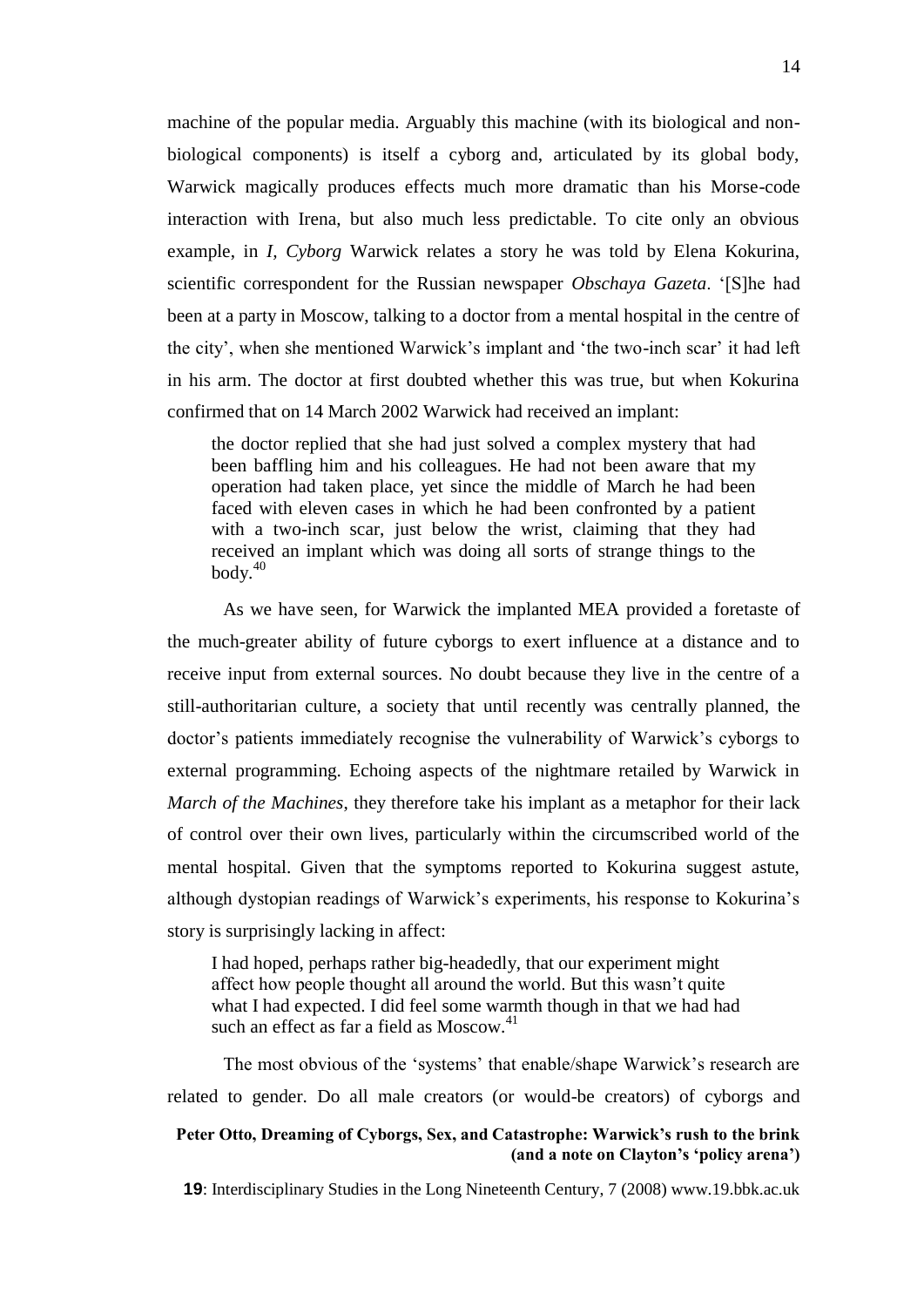androids dream of an orgasmic union either with their creations or mediated by them? Amongst those discussed in this essay, admittedly a small sample, the only creator that seems not to belong to this class is the earliest, Charles Babbage. As one stands in the Science Museum in London looking at the resplendent, labyrinthine, metallic body of the Difference Engine No. 2, completed in November 1991 according to Babbage's specifications, it seems a world away from Repliee O1.<sup>42</sup> Yet in *Passages from the Life of a Philosopher* (1864) Babbage implies that his adult interest in automated reason was sparked by a visit when he was eight to the remarkable Mechanical Museum run by John Merlin in Prince"s Street, London, where he was shown "two uncovered female figures of silver, about twelve inches high',<sup>43</sup> one 'in the attitude of dancing, and the other walking'.<sup>44</sup> In Kirby's *The Wonderful and Scientific Museum* (1803) the same small automata are described as being able

to perform almost every motion and inclination of the human body; viz. of the head, the breasts, the neck, the arms, the fingers, the legs, &c. even to the motion of the eye-lids, and the lifting up of the hands and fingers to the face. $45$ 

Babbage was particularly impressed by the dancer who, he recalls, "attitudinized in a most fascinating manner". As he also admits, "Her eyes were full of imagination, and irresistible'.<sup>46</sup>

I should add in parenthesis that it"s not just computer engineers and pioneers that share this fascination. WowWee Toys has recently advertised a female robot called Femisapien who, her creators claim, is "smart, funny, can dance up a storm, and perform skits with you or with other WowWee robots'.<sup>47</sup> But that's not all. This 15-inch tall robot speaks "Emotish", walks, talks, sings, can detect obstacles, and will respond to you. Indeed, she is a potential 'girlfriend', an automated Barbie doll, who conveniently 'kisses on command':<sup>48</sup>

Feeling lonely? Need someone to talk to who is non-judgmental, a great listener, and low maintenance? (Just a few fresh batteries and she's all yours). In Conversation mode Femisapien will respond to your voice, any loud sound really, and act as if she's talking to you. Her wrist LEDs will pulse with each phrase you say. If you don't talk to her she'll try to get your attention with a questioning Emotish sound every 20 seconds.<sup>49</sup>

#### **Peter Otto, Dreaming of Cyborgs, Sex, and Catastrophe: Warwick's rush to the brink (and a note on Clayton's 'policy arena')**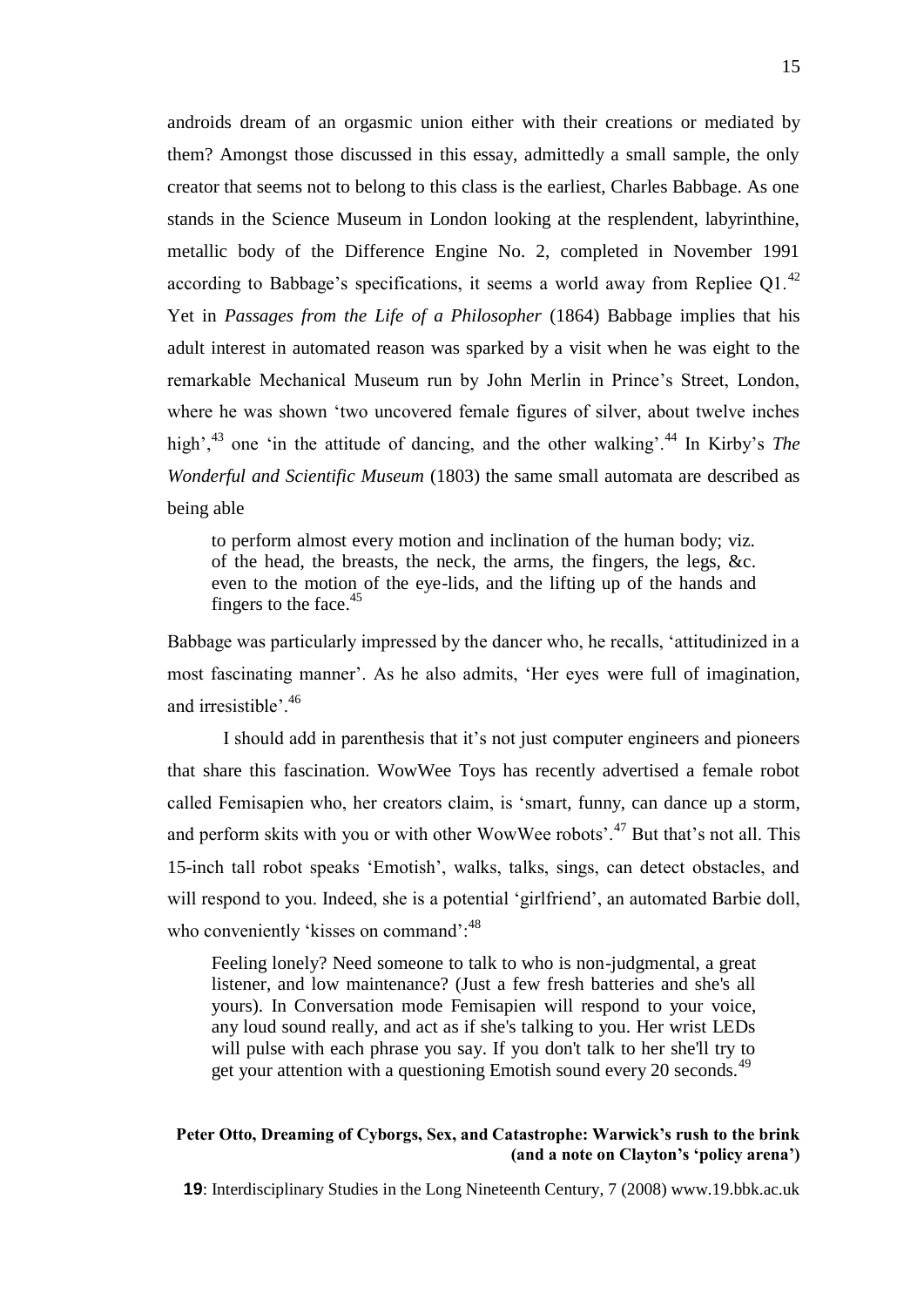In "Barbie Girl", a hit song by the bubblegum-band Aqua, "Barbie" tells us that:

I'm a barbie girl, in the barbie world Life in plastic, it's fantastic! you can brush my hair, undress me everywhere Imagination, life is your creation  $\left[ \ldots \right]$ .<sup>50</sup>

In "Robot Girl," WowWee Toy"s parody of this song, Femisapien tells her actual and potential consumers:

I'm a robot girl in a robot world Made of plastic, I'm not spastic. If you touch me there I"ll kick you, you know where I get frisky Better not touch my boobies.<sup>51</sup>

The same toy is marketed in Japan by Sega Toys as E. M. A. (Eternal Maiden Actualization). According to Minako Sakanoue, a spokesperson for Sega, "She"s very loveable and although she's not a human she can act like a real girlfriend'.<sup>52</sup>

Again and again Warwick"s rhetoric pits the stability of human nature against cyborg artifice, enhancement and fluidity. Many of the questions posed by Warwick, such as those quoted earlier in this essay, rely on this opposition to create the horns of a dilemma; yet it is hardly "breaking news" to observe that, since at least the late-eighteenth century, the stable "nature" assumed by more traditional cultures has been undermined. God, history, society, nature and the self have all come to seem contingent creations rather than necessary features of the world. As Marx observed 160 years ago, in modernity, "Constant revolutionizing of production, uninterrupted disturbance of all social conditions, everlasting uncertainty and agitation' create a world in which 'All that is solid melts into air'.<sup>53</sup> Biogenetic engineering represents the latest step in this sequence, one that reveals 'our "natural" dispositions as mediated, not as given – as things which can in principle be manipulated and therefore as merely contingent'.<sup>54</sup> At each of its various stages, this undermining of traditional grounds of certainty therefore generates, in various proportions, excitement at the freedom this implies, nostalgia at what appears to have been lost, and a sense of crisis caused by the recognition that human nature is

#### **Peter Otto, Dreaming of Cyborgs, Sex, and Catastrophe: Warwick's rush to the brink (and a note on Clayton's 'policy arena')**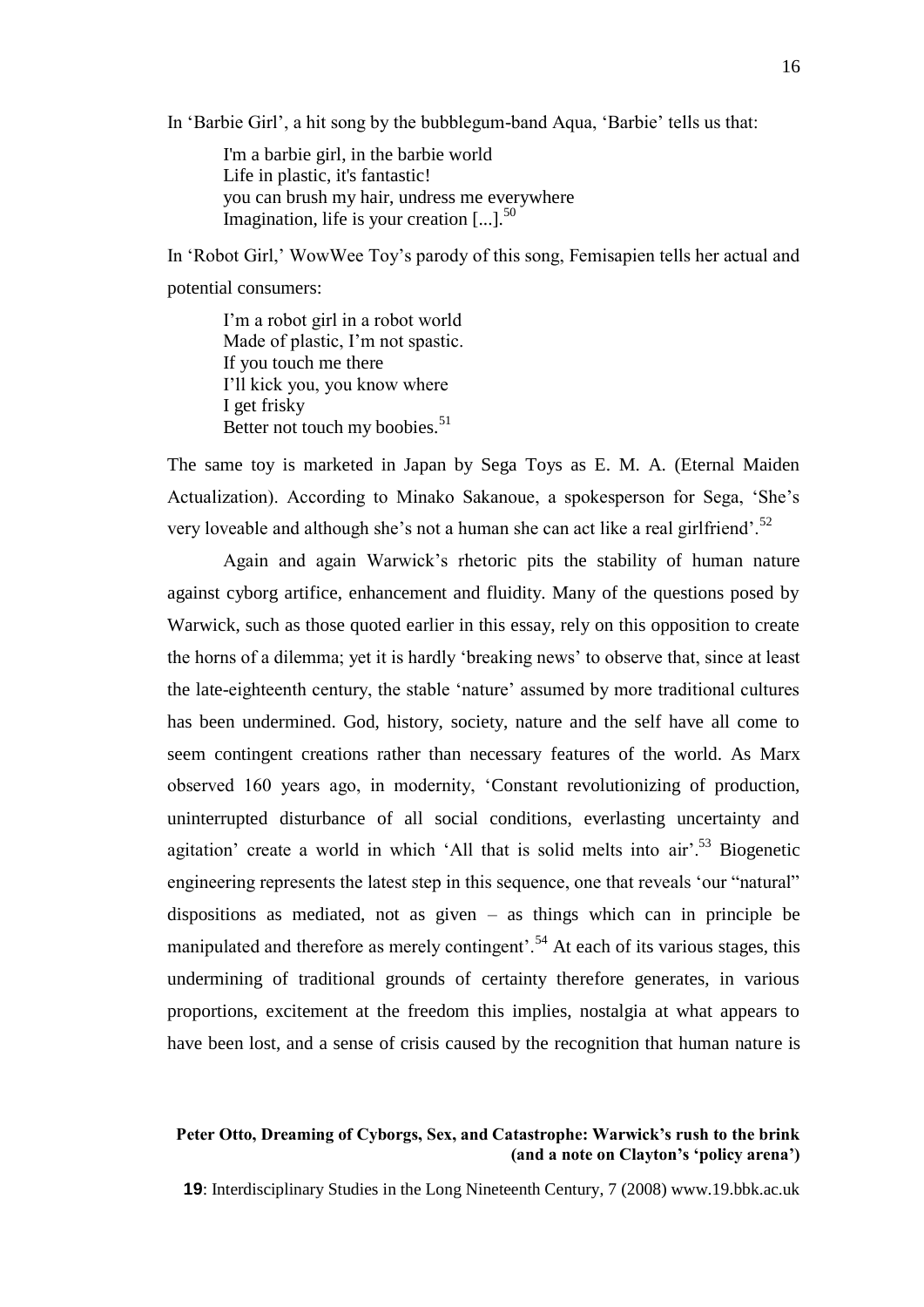contingent and that, rather than taking its orientation from the models supplied by another epoch, modernity must "*create its normativity out of itself*."<sup>55</sup>

The emergence in recent years of "an influential, semi-autonomous zone of



[\[http://www.reuters.com/article/lifestyleMolt/idUST8](http://www.reuters.com/article/lifestyleMolt/idUST8462420080617) 462420080617

activity known as the policy arena", described by Jay Clayton in this edition of *19*, 56 is therefore a welcome development, as one of the semi-public arenas within which this "normativity" might be generated. Amongst the roles that "literary studies" might play in policy discussions, Clayton proposes that "we offer literary study to the policy community as a critical, historical and comparative instrument for assessing the changing place of scientific concepts in society.'<sup>57</sup> This is an important suggestion, and the work done by Clayton and Priscilla Wald with a grant

from the National Human Genome Research Institute suggests some of the ways it might be realised. Yet at the same time it seems a rather circumscribed role for literary studies in policy discussions and (because literary studies overlaps with history, philosophy, sociology, and so on) for the humanities in general.

One of the assumptions driving Clayton"s paper is "The split between what C. P. Snow called the "two cultures"<sup>38</sup> Yet this division is often misunderstood. The divide between science and the humanities is the product of the shift in modernity from hierarchically stratified to functionally differentiated societies. The division between science and the humanities is mirrored by divisions between, say, religion

# **Peter Otto, Dreaming of Cyborgs, Sex, and Catastrophe: Warwick's rush to the brink (and a note on Clayton's 'policy arena')**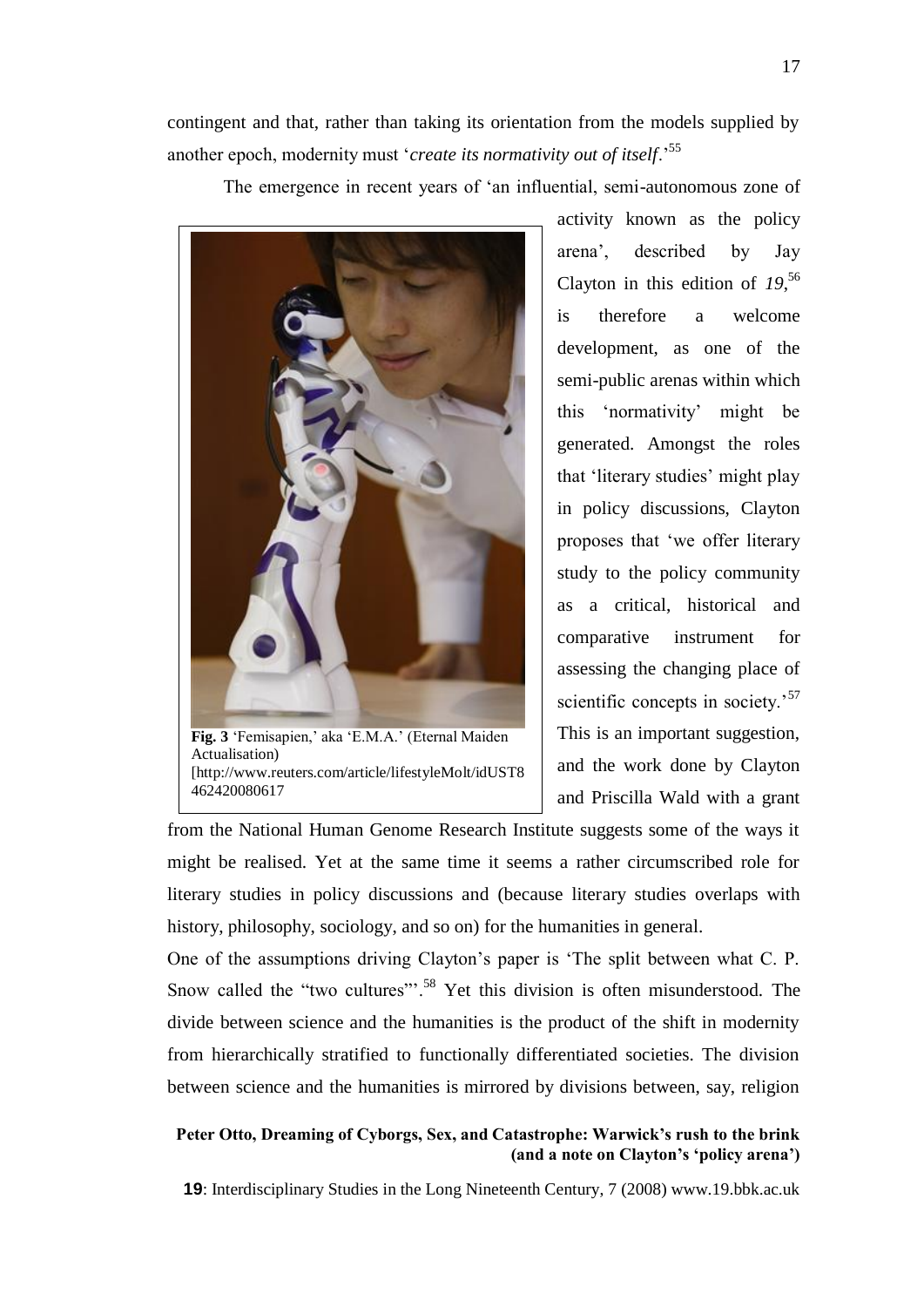and science, or politics and religion, and so on. In modernity each of these spheres constitutes a relatively autonomous, some would say autopoietic, system. Yet this doesn"t mean that they proceed entirely without reference to each other. Every system contains other systems in its environment and, just as significantly, systems interpenetrate, using material generated by other systems within their own. On the one hand, Warwick introduces the results of his scientific endeavours into culture (*I, Cyborg* is an autobiography; 'Cyborg 1.0' is science fiction; 'Enhancing Humans' is a case study). On the other hand, as I have argued, images, concepts and dreams drawn from literature, mythology and popular culture play prominent roles in his science.

Is this degree of interaction between different spheres a feature only of Warwick"s work? The history of Artificial Intelligence (AI) research, to take an example germane to our discussion, suggests that it is not. At the risk of too drastically simplifying a fascinating history, one can say that whereas AI research began with a model of the mind based on Descartes, in the 1990s it moved to one strongly influenced by Heidegger. Engineering problems associated with "attempts to use computers as physical symbol systems to simulate intelligence<sup> $59$ </sup> were consequently displaced by, for example, attempts to create "a device sufficiently like us to act and learn in our world'. $^{60}$  In 1972, when the first phase of AI research seemed to be progressing rapidly, Hubert L. Dreyfus published the first edition of *What Computers Can't Do: A Critique of Artificial Reason*, which identified the philosophical assumptions underpinning this first phase of AI research and predicted its failure.<sup>61</sup> Dreyfus's book was initially greeted with hostility by many AI researchers, yet when the third edition of the book appeared in 1992, he was able to report that

After fifty years of effort [...] it is now clear to all but a few diehards that this attempt to produce general intelligence has failed. This failure does not mean that this sort of AI is impossible; no one has been able to come up with a negative proof. Rather, it has turned out that, for the time being at least, the research program based on the assumption that human beings produce intelligence using facts and rules has reached a dead end, and there is no reason to think it could ever succeed. Indeed, what John Haugeland has called Good Old-Fashioned AI [...] is a paradigm case of what philosophers of science call a degenerating research program.<sup>62</sup>

#### **Peter Otto, Dreaming of Cyborgs, Sex, and Catastrophe: Warwick's rush to the brink (and a note on Clayton's 'policy arena')**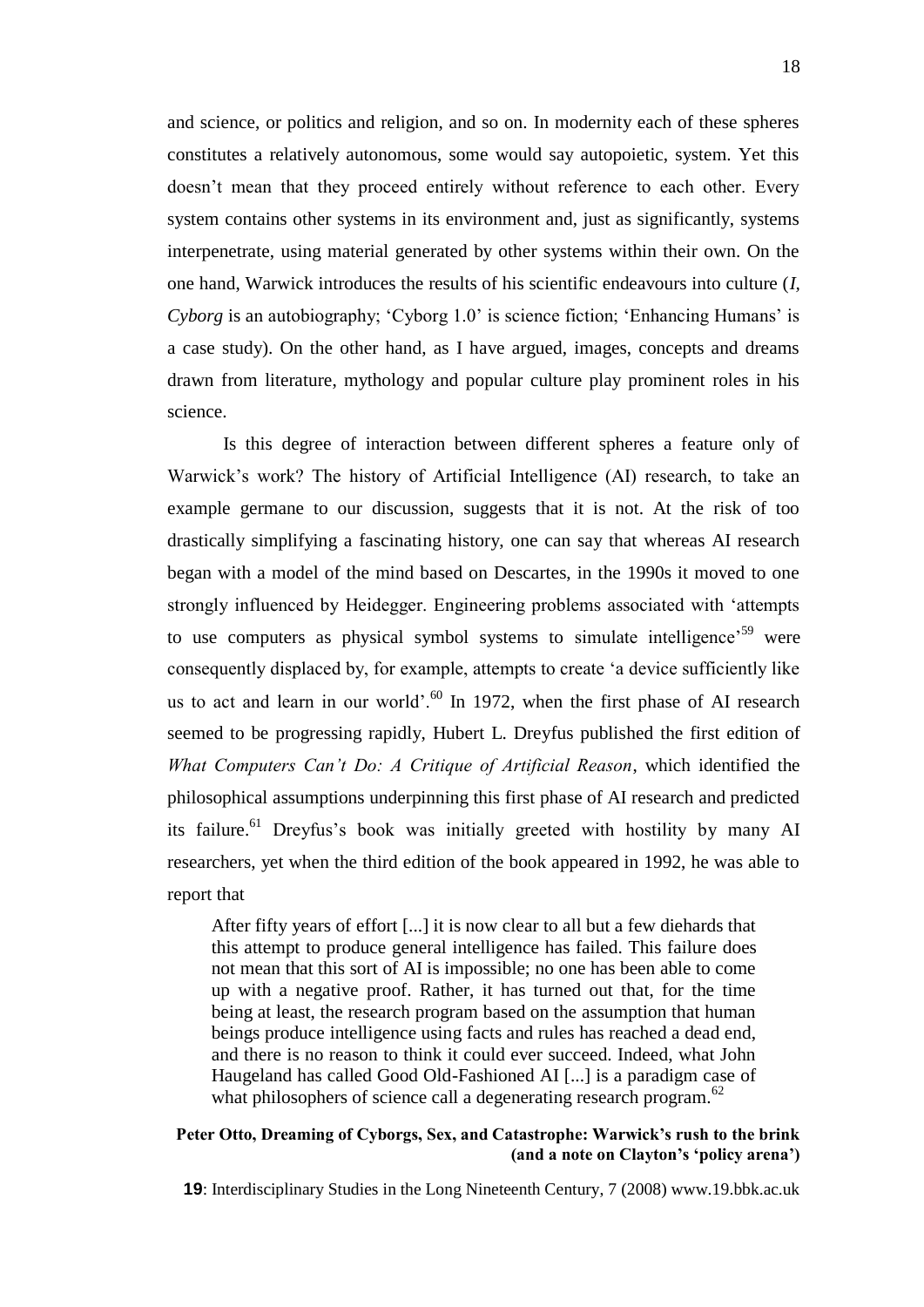In the preface to the third edition, Dreyfus reports the emergence of new paradigms for AI research, influenced according to Terry Winograd by Dreyfus's Heideggerian critique of AI, but he also predicts their eventual failure.<sup>63</sup> Dreyfus's 'Why Heideggerian AI Failed and How Fixing it Would Require Making It More Heideggerian", first published in 2007, suggests that the problems he predicted in 1992 would be encountered by these new paradigms have still not been satisfactorily resolved<sup>64</sup>

Carnegie Mellon opened their "Robot Hall of Fame" on 30 April 2003. Curiously, of the first four inductees, two were imagined and two real robots: R2-D2 and HAL 9000 stood alongside the Mars Pathfinder Sojourner Rover and Unimate (the first industrial robot). In 2004, ASIMO ("the first humanoid robot to walk dynamically") and Shakey ("the first mobile robot that could claim to reason about its actions") joined Astro Boy, Robby the Robot and C-3PO. In 2006, two real and three fictional robots were inducted. And in 2008, Lieutenant Colonel Data took his place with three 'real' robots.<sup>65</sup> Is this collocation of actual and imagined robots an admission that the public are interested in the latter rather than the former? Do the museum directors hope the fictional robots will introduce visitors to their hardworking, not-particularly-attractive cousins? Are the imagined robots what real robots hope they will one day become? Whatever the answers we might give to these questions, this curious mingling of reality and fantasy, robotics and popular culture, evokes once more the remarkable interpenetration of science and culture that we have been tracing. In a world where the supposed impartiality and objectivity of science continues to be disturbed by utopian and dystopian dreams, the humanities have important roles to play both in and beyond the policy arena.

#### Endnotes:

 $\overline{a}$ 

<sup>2</sup> 'Android Video', *YouTube*, added by drrobertepstein on 28 April 2007,

#### **Peter Otto, Dreaming of Cyborgs, Sex, and Catastrophe: Warwick's rush to the brink (and a note on Clayton's 'policy arena')**

<sup>&</sup>lt;sup>1</sup> Kevin Warwick, *I, Cyborg* (London: Century, 2002), p. 1.

[<sup>&</sup>lt;http://www.youtube.com/watch?v=MY8-sJS0W1I>](http://www.youtube.com/watch?v=MY8-sJS0W1I) [accessed 25 August 2008].

<sup>3</sup> David Whitehouse, "Japanese Develop "Female" Android", *BBC News*, 27 July 2005,

 $\langle$ http://news.bbc.co.uk/go/pr/fr/-/1/hi/sci/tech/4714135.stm> [accessed 20 August 2008].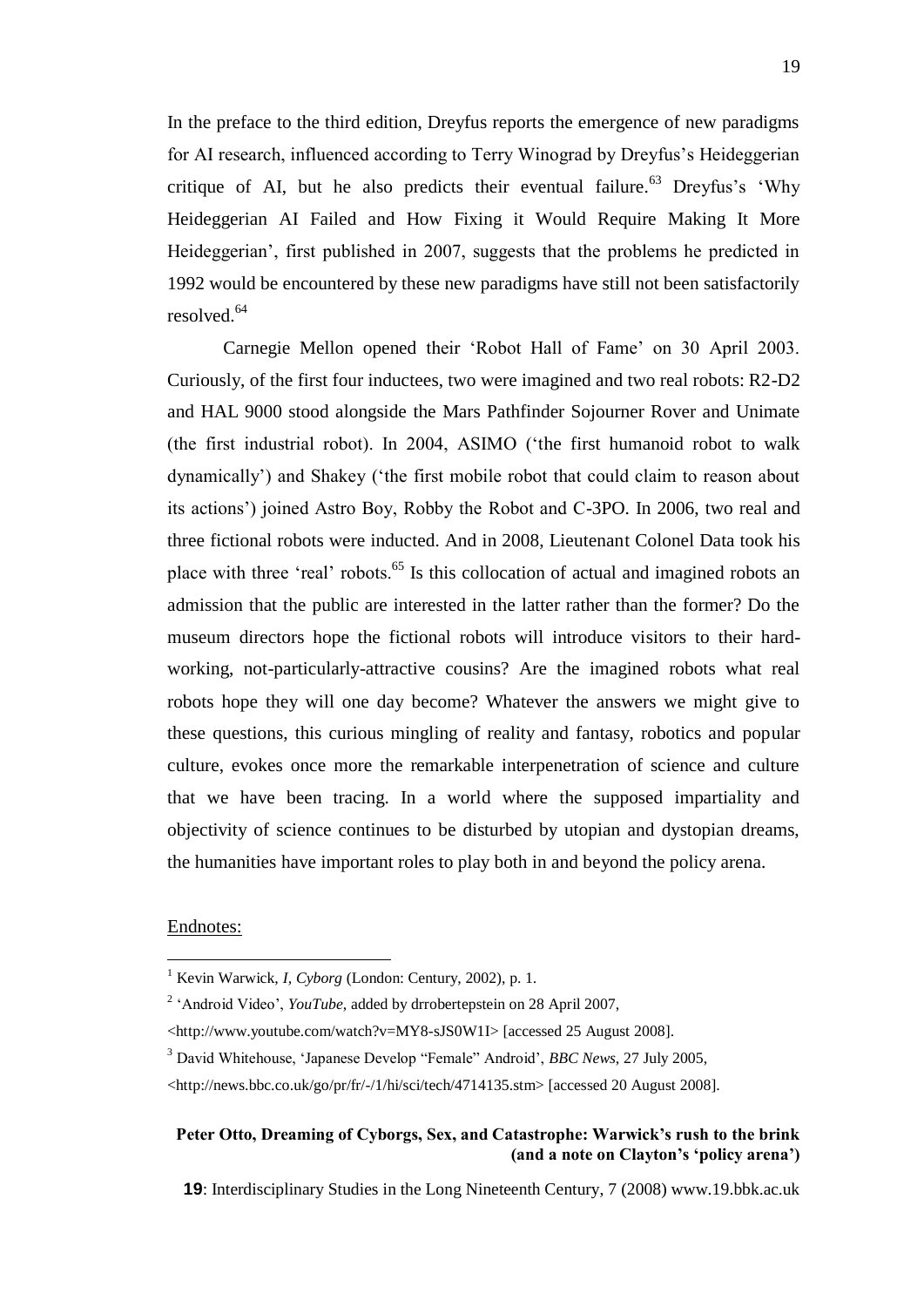<sup>4</sup> Robert Epstein, "My Date with a Robot", *Scientific American Mind*, 17:3 (June/July 2006), 68-73 (p. 71). The article is available online at <http://drrobertepstein.com/pdf/Epstein%20-

[%20My%20Date%20With%20a%20Robot%20-%20Scientific%20American%20Mnd%202006.pdf>](http://drrobertepstein.com/pdf/Epstein%20-%20My%20Date%20With%20a%20Robot%20-%20Scientific%20American%20Mnd%202006.pdf)

5 *Frankenstein*, dir. James Whale (Universal Films, 1931).

<sup>6</sup> Ray Kurzweil, *The Singularity is Near: When Humans Transcend Biology* (London: Gerard Duckworth and New York: Viking Penguin, 2005).

<sup>7</sup> Kurzweil, *The Singularity*, p. 487.

 $\overline{a}$ 

<sup>8</sup> Kurzweil, *The Singularity*, p. 30.

<sup>9</sup> Charles Babbage, *Charles Babbage and His Calculating Engines: Selected Writings by Charles Babbage and Others*, ed. by Philip Morrison and Emily Morrison (New York: Dover, 1961).

<sup>10</sup> Ray Kurzweil, "Human 2.0", *New Scientist*, 187, no. 2518 (24 September 2005), pp. 32-7 (p. 35).

<sup>11</sup> *Wired*, 7:4 (April 1999), front cover. Available at:

[<http://www.wired.com/wired/coverbrowser/1999>](http://www.wired.com/wired/coverbrowser/1999) [accessed 25 August 2008].

<sup>12</sup> Jacques Leslie, 'Powerless', *Wired*, 7:4 (April 1999), pp. 1-9 (p. 1). Available at

[<http://www.wired.com/wired/archive/7.04/blackout.html>](http://www.wired.com/wired/archive/7.04/blackout.html) [accessed 25 August 2008]. See also

Ellen Ullman, "The Myth of Order", *Wired*, 7:4 (April 1999), pp. 1-6,

[<http://www.wired.com/wired/archive/7.04/y2k.html>](http://www.wired.com/wired/archive/7.04/y2k.html) [accessed 25 August 2008].

<sup>13</sup> *Wired*, 7:4 (April 1999), front cover. Available at:

[<http://www.wired.com/wired/archive/8.01/full.html>](http://www.wired.com/wired/archive/8.01/full.html) [accessed 25 August 2008].

<sup>14</sup> *Wired*, 8:2 (February 2000), front cover. Available at:

[<http://www.wired.com/wired/archive/8.02/full.html>](http://www.wired.com/wired/archive/8.02/full.html) [accessed 25 August 2008].

<sup>15</sup> John Keats, 'On First Looking into Chapman's Homer', repr. in *John Keats: The Complete Poems*,

ed. by John Barnard (Harmondsworth: Penguin, 1977), p. 72, lines 9-14.

<sup>16</sup> Kevin Warwick, "Cyborg 1.0", *Wired*, 8:2 (February 2000), pp. 1-4. Available at

[<http://www.wired.com/wired/archive/8.02/warwick.html>](http://www.wired.com/wired/archive/8.02/warwick.html) [accessed 25 August 2008].

 $17$  Warwick, 'Cyborg 1.0,' p. 3.

<sup>18</sup> William Gibson, *Neuromancer* (1984; rpt. London: Grafton Books, 1986), p. 70.

<sup>19</sup> Kurzweil, *The Singularity*, pp. 29 and 324.

<sup>20</sup> Warwick, "Upgrading Humans via Implants – Why Not?", *19: Interdisciplinary Studies in the Long Nineteenth Century*, 7 (2008) [<www.19.bbk.ac.uk>](http://www.19.bbk.ac.uk/), p. 6.

<sup>21</sup> Warwick, *I, Cyborg*, p. 131.

<sup>22</sup> Warwick, *I, Cyborg*, p. 265.

<sup>23</sup> Peter Moore, *Enhancing Me: The Hope and the Hype of Human Enhancement* (Chichester: John Wiley, 2008), pp. 150-51.

<sup>24</sup> Warwick, *I, Cyborg*, p. 282.

<sup>25</sup> Warwick, *I, Cyborg*, p. 284.

# **Peter Otto, Dreaming of Cyborgs, Sex, and Catastrophe: Warwick's rush to the brink (and a note on Clayton's 'policy arena')**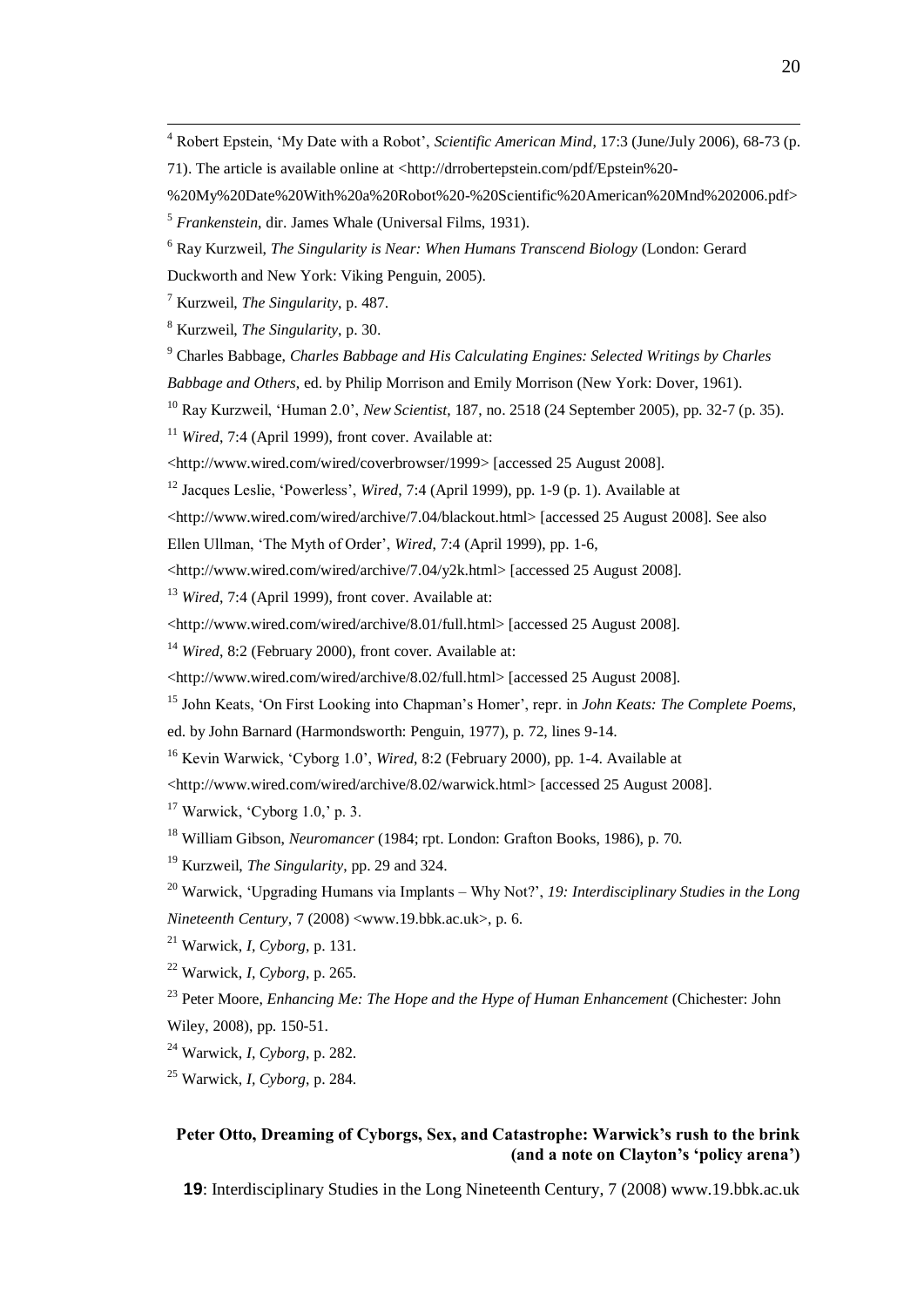$\overline{a}$ 

- $30$  Warwick, 'Upgrading Humans', p. 5.
- $31$  Warwick, 'Upgrading Humans', p. 6.

<sup>32</sup> See, for example, Bruno Latour and Steve Woolgar*, Laboratory Life: The Construction of* 

*Scientific Facts* (Princeton: Princeton University Press, 1986).

<sup>33</sup> Warwick*, I, Cyborg*, p. 297.

<sup>34</sup> See, for example, Kevin Warwick, *March of the Machines: Why the New Race of Robots will Rule the World* (London: Century, 1997). A revised edition was published with the title *March of the Machines: The Breakthrough in Artificial Intelligence* (Urbana and Chicago: University of Illinois Press, 2004).

<sup>35</sup> Andy Clark, *Natural-Born Cyborgs: Minds, Technologies, and the Future of Human Intelligence* (Oxford: Oxford University Press, 2003), p. 141.

<sup>36</sup> Clark, p. 198.

<sup>37</sup> René Descartes, *The Discourse on Method* (1637), repr. in *The Philosophical Works of Descartes*, trans. by Elizabeth S. Haldane and G. R. T. Ross (1911; rpt. Cambridge: Cambridge University Press, 1972), I, p. 166.

<sup>38</sup> See, for example, Niklas Luhmann, *Social Systems*, trans. by John Bednarz, Jr. with Dirk Baecker (Stanford: Stanford University Press, 1995).

<sup>39</sup> Clark, p. 121.

<sup>40</sup> Warwick, *I, Cyborg*, pp. 250-51.

<sup>41</sup> Warwick, *I, Cyborg*, p. 251.

<sup>42</sup> See 'Doron Swade operating Babbage's Difference Engine No 2', Science Museum, London, Image 10303322 [<http://www.sciencemuseum.org.uk/images/I033/10303322.aspx>](http://www.sciencemuseum.org.uk/images/I033/10303322.aspx)

<sup>43</sup> Charles Babbage, *Passages from the Life of a Philosopher* (London: Longman, Green, Longman, Roberts, & Green, 1864), p. 17.

<sup>44</sup> R. S. Kirby, *The Wonderful and Scientific Museum: or, Magazine of Remarkable Characters; including all the Curiosities of Nature and Art, from the Remotest Period to the Present Time, Drawn from Every Authentic Source*, 2 vols. (London: R. S. Kirby and J. Scott, 1803), I, p. 275. <sup>45</sup> Kirby, p. 275.

<sup>46</sup> Babbage, *Passages*, p. 17. For a fascinating account of human – robot interactions and their future see David Levy, *Love + Sex with Robots: The Evolution of Human – Robot Relationships* (London: Duckworth Overlook, 2008).

# **Peter Otto, Dreaming of Cyborgs, Sex, and Catastrophe: Warwick's rush to the brink (and a note on Clayton's 'policy arena')**

<sup>&</sup>lt;sup>26</sup> Warwick, 'Upgrading Humans', p. 10.

 $27$  Warwick, 'Upgrading Humans', p. 2.

 $28$  Warwick, 'Upgrading Humans', p. 4.

 $29$  Warwick, 'Upgrading Humans', p. 5.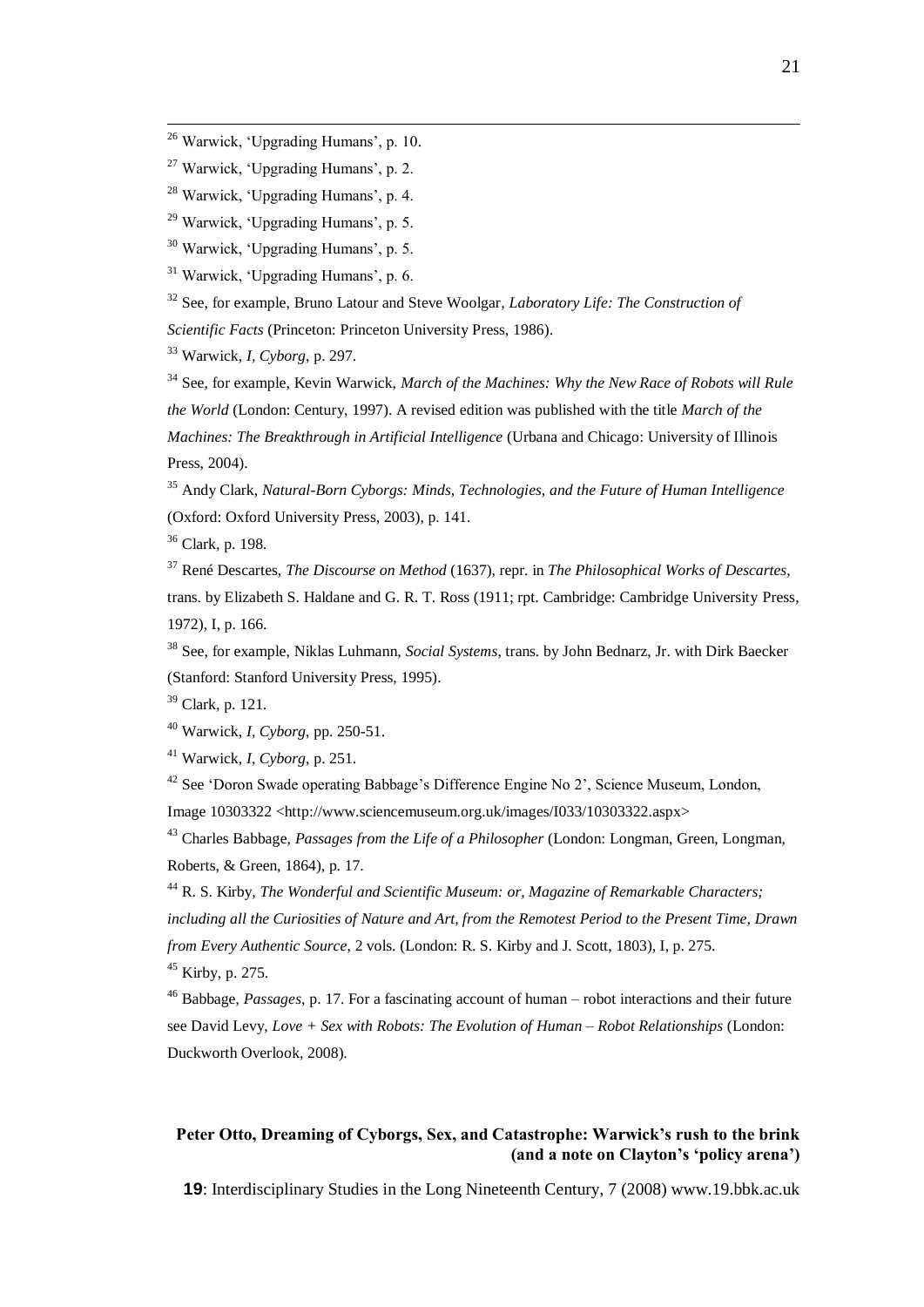<sup>47</sup> WowWee Toys, *Femisapien Review* [<http://www.robotsrule.com/html/femisapien-review.php>](http://www.robotsrule.com/html/femisapien-review.php) [accessed 25 August 2008].

<sup>48</sup> Rodney Joyce and Chika Osaka, "Japan makes robot girlfriend for lonely men," *Reuters*, 17 June 2008 [<http://www.reuters.com/article/rbssLeisureProducts/idUST8462420080617>](http://www.reuters.com/article/rbssLeisureProducts/idUST8462420080617) [accessed 25 August 2008]. See also the video at:

[<http://www.reuters.com/news/video?videoId=84713&newsChannel=rbssLeisureProducts>](http://www.reuters.com/news/video?videoId=84713&newsChannel=rbssLeisureProducts), which describes the robot doll as a 'Humanoid Hottie', a 'thirty-eight centimeter curvaceous cyborg [that] blows kisses, sings, and shakes its [...] "groove things"". Videos about Femisapien, produced by WowWee Toys, are available at [<http://www.robotsrule.com/html/femisapien.php#pictures>](http://www.robotsrule.com/html/femisapien.php#pictures) <sup>49</sup> WowWee Toys, *Femisapien Review*.

<sup>50</sup> Aqua, "Barbie Girl", Aqua Lyrics [<http://www.azlyrics.com/lyrics/aqua/barbiegirl.html>](http://www.azlyrics.com/lyrics/aqua/barbiegirl.html) [accessed 25 August 2008].

 $51$  A video of 'Robot Girl' is at  $\langle \frac{http://www.robotsrule.com/html/robot-girl.php>}[accessed 25]$ August 2008].

<sup>52</sup> Joyce and Osaka, "Japan makes robot girlfriend".

 $\overline{a}$ 

<sup>53</sup> 'Manifesto of the Communist Party' (1848). I am quoting from the 1888 English edition reprinted

in *Karl Marx and Frederick Engels: Selected Works* (Moscow: Progress Publishers, 1970), pp. 31-63.

<sup>54</sup> Slavoj Zizek, "Bring me my Philips Metal Jacket: Slavoj Zizek welcomes the prospect of

biogenetic intervention", *London Review of Book*, 25:10 (22 May 2003), pp. 3-5 (p. 3). See also Peter

Sloterdijk, "Anthropo-Technology", *New Perspectives Quarterly* 21:4 (2004), 40-44. Sloterdijk argues that:

If there is man, then that is because a technology has made him evolve out of the prehuman. It is that which authentically brings about humans. Therefore humans encounter nothing strange when they expose themselves to further creation and manipulation, and they do nothing perverse when they change themselves autotechnologically, given that such interventions and assistance happen on such a high level of insight into the biological and social nature of man that they become effective as authentic, intelligent and successful coproductions with evolutionary potential" (p. 4).

For a much less optimistic view of the biotechnology revolution see Francis Fukuyama, *Our* 

*Postmodern Future: Consequences of the Biotechnology Revolution* (New York: Farrar, Straus and Giroux, 2002).

<sup>55</sup> Jürgen Habermas, *The Philosophical Discourse of Modernity: Twelve Lectures*, trans. by Frederick Lawrence (Cambridge: Polity Press, 1987), p. 7.

<sup>56</sup> Jay Clayton, "Inherited Behaviour in Collins"s *The Legacy of Cain*: Victorian Studies and Twenty-First-Century Science Policy", *19: Interdisciplinary Studies in the Long Nineteenth Century*, 7 (2008) www.19.bbk.ac.uk, p. 3.

 $57$  Clayton, p. 14.

#### **Peter Otto, Dreaming of Cyborgs, Sex, and Catastrophe: Warwick's rush to the brink (and a note on Clayton's 'policy arena')**